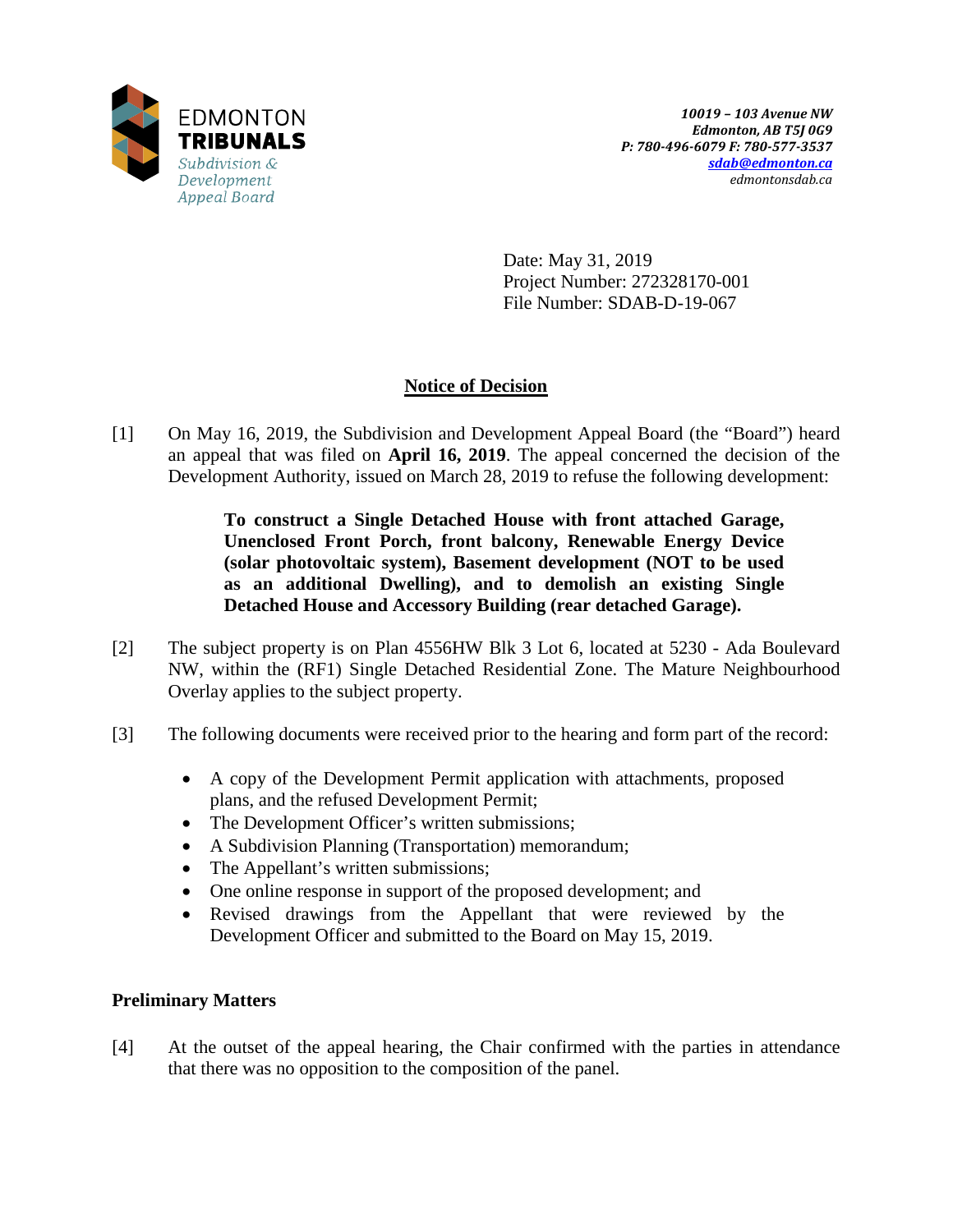- [5] The Chair outlined how the hearing would be conducted, including the order of appearance of parties, and no opposition was noted.
- [6] The appeal was filed on time, in accordance with section 686 of the *Municipal Government Act*, RSA 2000, c M-26.

### **Summary of Hearing**

- *i) Position of the Appellant, Mr. S. Ritchie:*
- [7] It was his opinion that the neighbourhood consultation speaks volumes about how the neighbourhood feels about the proposed development. Of the 23 houses located within the notification radius, 14 neighbours, including both of the immediately adjacent neighbours provided support for the proposed development.
- [8] He has been working extensively with the Development Officer and Transportation in an attempt to comply with the technical requirements relative to the proposed development. Revised drawings for the proposed driveway were submitted to the Development Officer after the appeal was filed which moved the curb inwards and narrowed the driveway to account for the worst case scenario.
- [9] There is only one house on this block face that has a front driveway but approximately 34.4 percent of houses on Ada Boulevard, between 50 Street and 67 Street have front facing driveways and of those houses, 76 percent also have front facing garages.
- [10] This lot is one of the longest lots in the neighbourhood and lends itself to a unique design. The front setback will be similar to the front setback of the houses located east and west of the subject site. The development was designed in order to maintain the views of the river valley from all of the houses along this block.
- [11] The use of two driveways is the result of the unusual lot dimensions and it will add great aesthetic and functional value to the property and the neighbourhood. It will provide onsite parking and eliminate the need to park their vehicles on the street.
- [12] Mr. Ritchie provided the following information in response to questions from the Board:
	- a) He is agreeable to all of the recommended conditions provided by the Development Officer and is working with the Development Officer and Transportation to address their concerns. The slope of the driveway has been changed to ensure the safe egress and exit of vehicles and the width of the driveway closest to the road has been reduced from 7.1 metres to 4.0 metres to accommodate a storm drain that will be located on the west side of the proposed driveway.
	- b) A driveway to accommodate the development of a garage suite in the future has to be from the street because of physical site limitations that will not allow access from the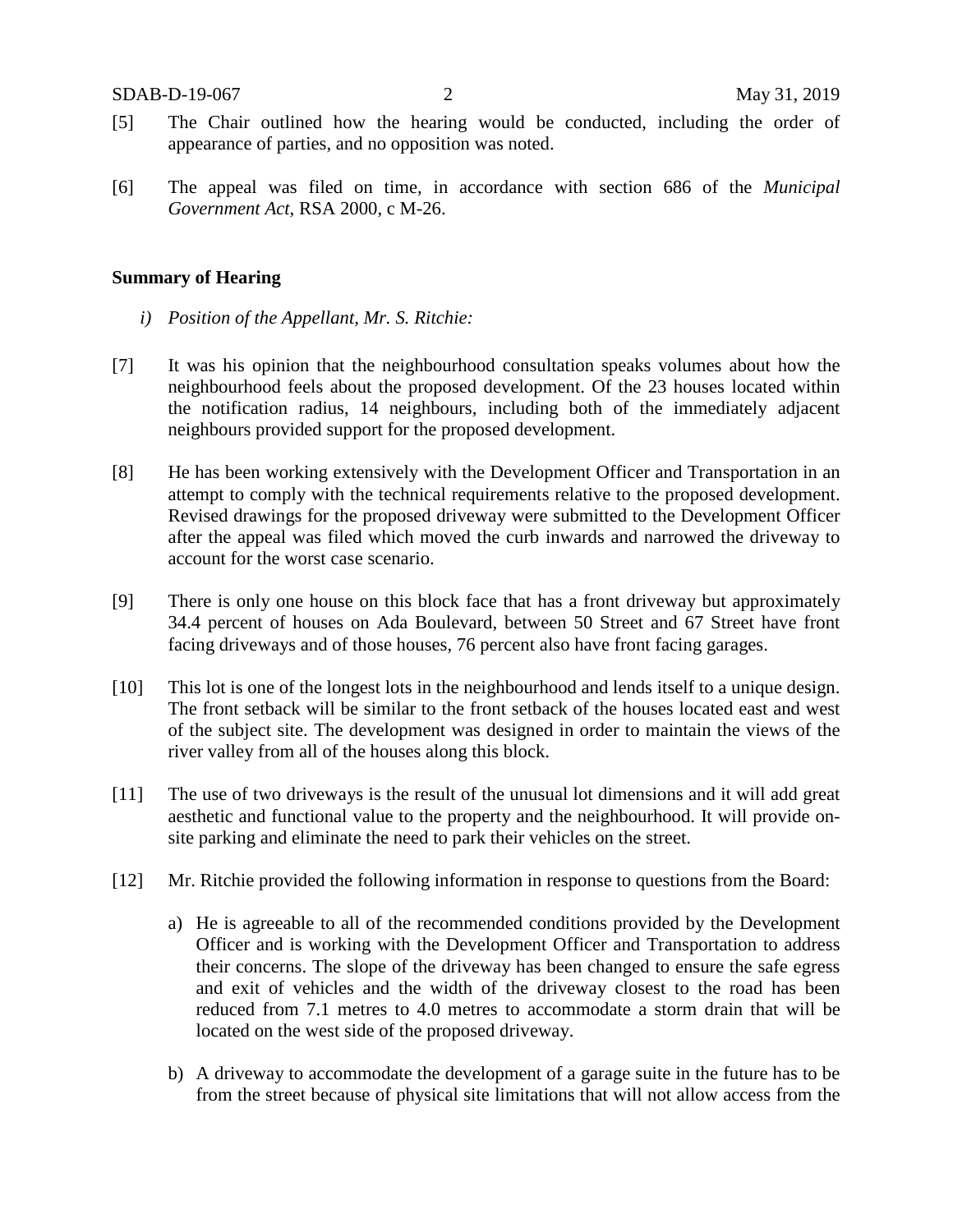lane. EPCOR has advised that an existing power pole with Telus facilities cannot be relocated and is the reason for the required variance.

- c) The proposed house will be sited closer to Ada Boulevard than the houses located east of the subject site.
- d) Community consultation was completed and submitted to the Development Officer.
- *ii) Position of the Development Officer, Mr. K. Yeung and the position of Mr. W. Gong and Mr. W. Alaeddine, representing Subdivision Planning (Transportation):*
- [13] The proposed development was refused based on variances that are required for the front access and the attached garage. The primary reason for refusal has been amended based on new information provided by Building Great Neighbourhoods (Transportation) which shows that the curb will be shifted 1 to 2 metres north which will affect the slope of the driveway. This resulted in a change in the slope and the Appellant was able to provide revisions that have been reviewed. The revised plans reduced the width of the driveway to 4.0 metres which should mitigate conflicts with the planned raised crosswalk and provide sufficient clearance to the catch basin. However, the top of curb elevation cannot be determined until the field design is completed in the summer of 2019. Because of the lack of information it is difficult to determine if the new curb elevation will be the same as the existing grade and therefore, the proposed access could not be supported.
- [14] Mr. Alaeddine confirmed that it is difficult to determine the slope percentage in relation to the curb line which affects the slope into the site and they want to ensure that vehicles do not bottom out. The width of the driveway has been reduced but the slope is still a concern. The curb line will be determined when the Neighbourhood Renewal Plan is finalized for this area and the proposed access cannot be supported by Transportation without that information.
- [15] Mr. Gong advised that as a result of neighbourhood engagement, the decision was made to add a shared use path along the south side of Ada Boulevard. The existing road width is limited and that is why the curb is being shifted closer to the property line. Ada Boulevard is not scheduled for renewal until 2021 but because there will be an impact on landscaping to the curb line, the field design work will start this summer. However, until the field design is complete, it is impossible to determine how far the curb line will be shifted and what the elevation will be between the new top of curb elevation and what is existing.
- [16] Mr. Yeung, Mr. Gong, and Mr. Alaeddine provided the following information in response to questions from the Board:
	- a) The curb line will tie into the sidewalk on the west side of the subject site but without the completion of the field design it is impossible to determine where the tie-in will be.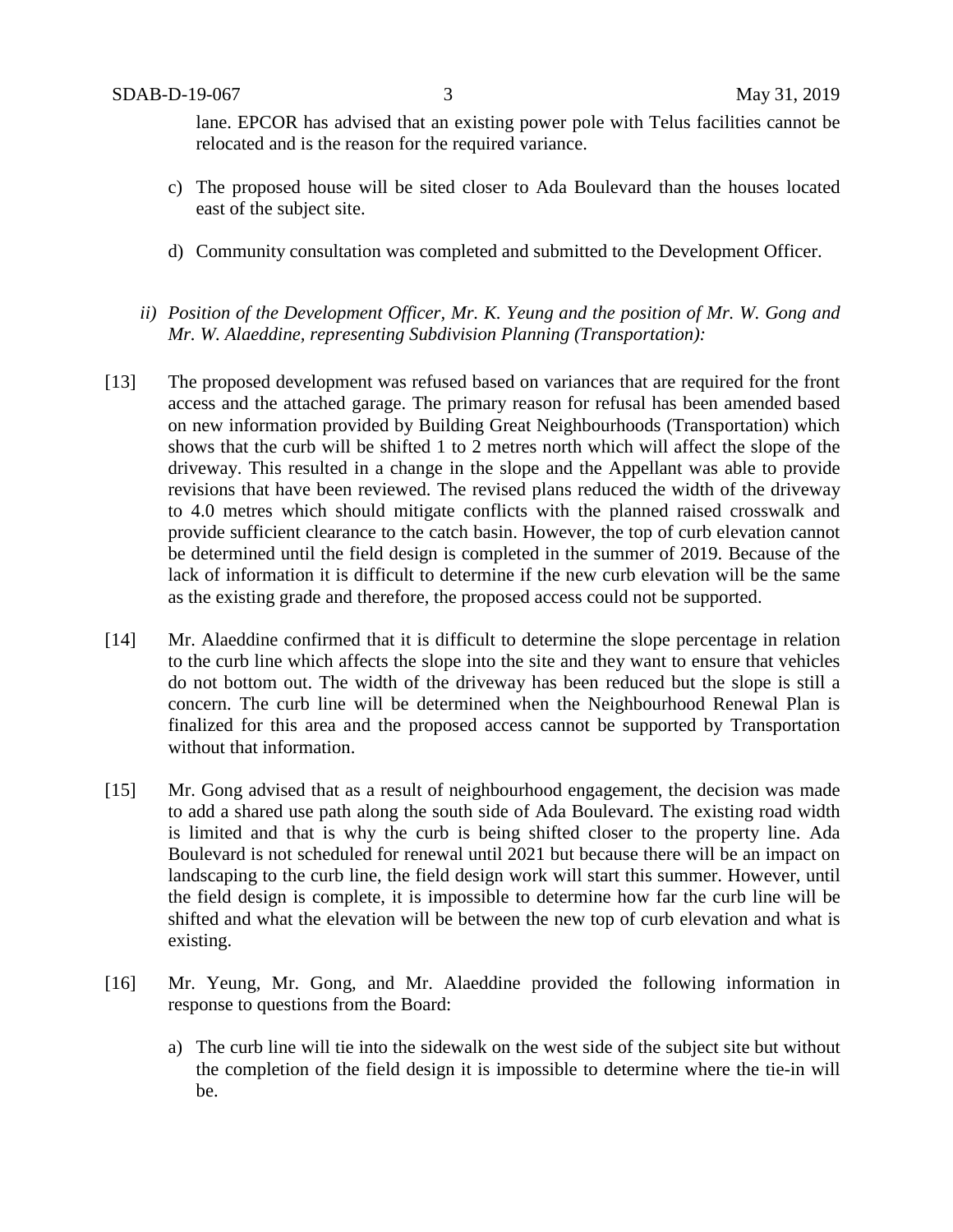- b) If this house is built and the driveway exists before the Neighbourhod Renewal begins, an engineering solution will have to be found to make the project work.
- c) None of the neighbours provided any feedback regarding the proposed access. Initially there was a front setback variance but a recent amendment to the Mature Neighbourhood Overlay removed that variance.
- d) Mr. Yeung indicated that he was satisfied with the community consultation provided.
- e) The first three required variances are related to the proposed access. The first two variances required the approval of Transportation. The third variance is related to the proposed two driveways. However, because of the site constraints, the physical hardship created by the power pole and Telus facilities, he would be prepared to grant the variance to allow access from 53 Street. The fourth variance is related to a design feature.
- f) There is a separate application for a detached Garage with a Garden Suite. This development permit application includes the house and the attached Garage.
- g) Mr. Gong reiterated that if the driveway exists at the time of the Neighbourhood Renewal project, the subject site would be forced to meet the slope and that could require removing the driveway and re-grading the entire front yard.

#### *iii) Rebuttal of the Appellant:*

- [17] Mr. Ritchie reiterated that he is very comfortable working with the City to ensure that the technical requirements are met. The curb line is a mystery but the design is based on the worst case scenario and has been revised several times based on discussions with the Development Officer and Transportation.
- [18] The upcoming Neighbourhood Renewal does create some complications but it should not unduly affect the ability to develop the lot given that the neighbours are supportive and the development is in keeping with the unique character of Ada Boulevard.
- [19] He acknowledged that there are some engineering challenges and that he may wait to finish the driveway until the Neighbourhood Renewal program has been completed.
- [20] Mr. Ritchie asked if the Board could approve the development permit subject to the imposition of a condition that all technical requirements be met.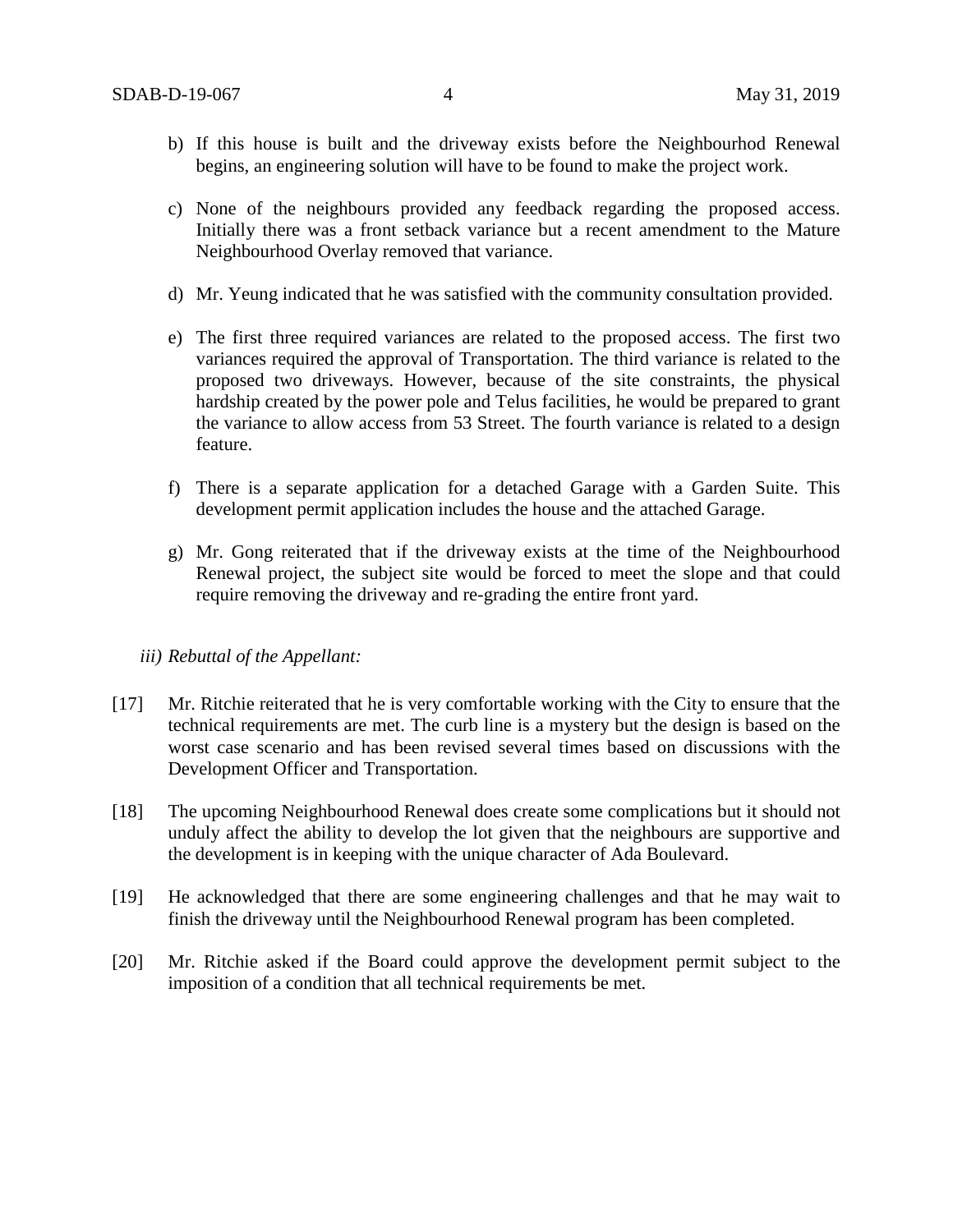### **Decision**

- [21] The appeal is **ALLOWED** and the decision of the Development Authority is **REVOKED**. The development is **GRANTED** as applied for to the Development Authority subject to the following **CONDITIONS**:
	- **1. The development shall be constructed in accordance with the stamped and approved drawings, including the Revised Plot Plan that was submitted and approved by the Board on May 31, 2019;**
	- 2. Within 14 days of approval, prior to any demolition or construction activity, the applicant must post on-site a development permit notification sign (Section 20.2);
	- 3. Platform Structures located within a Rear Yard or interior Side Yard, and greater than 1.0 m above the finished ground level, excluding any artificial embankment, shall provide Privacy Screening to prevent visual intrusion into Abutting properties. (Reference Section 814.3.9.);
	- 4. Landscaping shall be installed and maintained in accordance with Section 55;
	- 5. The applicant must provide a cross-section of the driveway with the revised distance showing slope to ensure it meets The City of Edmonton Complete Street Design and Construction Standards;
	- 6. Required separation distance from the catch basin must be maintained, 1.5 metres preferred, minimum 1 metre separation distance is required;

### ADVISEMENTS:

- 1. The driveway access must maintain a minimum clearance of 1.5 metres from all surface utilities;
- 2. Lot grades must match the Edmonton Drainage Bylaw 16200 and/or comply with the Engineered approved lot grading plans for the area. Contact Drainage Services at 780-496-5576 or lot.grading@edmonton.ca for lot grading inspection inquiries;
- 3. Unless otherwise stated, all above references to "section numbers" refer to the authority under the Edmonton Zoning Bylaw 12800;
- 4. A Building Permit is required for any construction or change in use of a building. Please contact the 311 Call Centre for further information.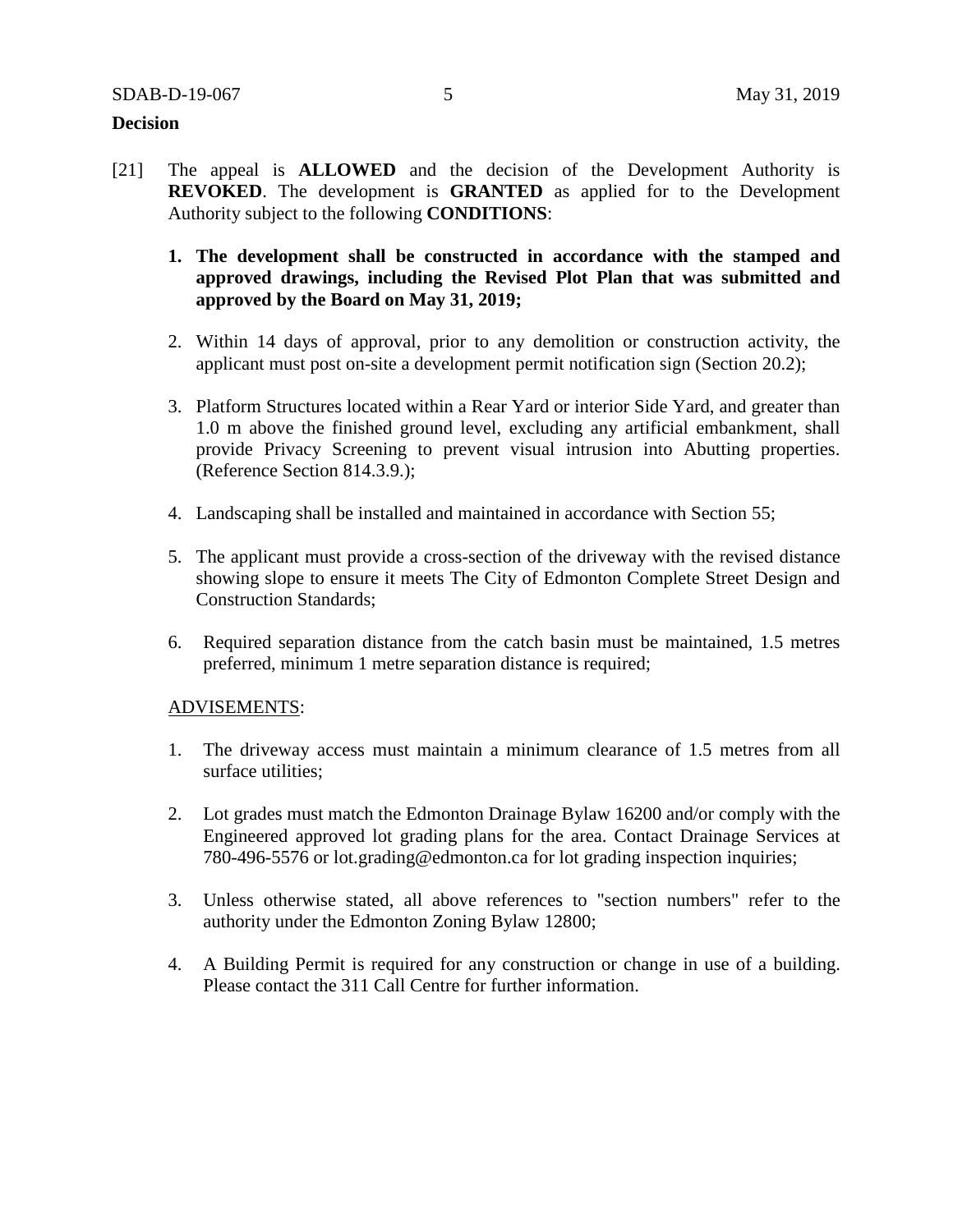### TRANSPORTATION CONDITIONS:

- 1. The proposed 4.0 metre residential crossing accessing the below grade driveway from the site to Ada Boulevard located 1.2 metres from the east property line, as shown on Enclosure I, must be constructed as a private crossing as per the City of Edmonton Street Design and Construction Standards. The owner/applicant must obtain a crossing permit, available from Development Services, second floor, Edmonton tower, 10111 – 104 Avenue;
- 2. The proposed below grade driveway slope must not exceed 10 percent for a minimum distance of 3.2 metres inside the property line and the ramp must be at grade at the property line, as shown on Enclosure I. The applicant must contact Loli Fernandez of Development Inspections at 780-944-7683 for inspection 48 hours prior to and following construction of the driveway.
- 3. The proposed retaining wall bordering the driveway ramp must not exceed a height of 0.3 metres for a distance of 3.0 metres from the property line and no portion of the wall may encroach onto road right-of-way to ensure adequate sight lines can be met.
- 4. Heated driveways are not permitted within road right-of-way;
- 5. There may be utilities within road right-of-way not specified that must be considered during construction. The owner/applicant is responsible for the location of all underground and above ground utilities and maintaining required clearances as specified by the utility companies. Alberta One-Call (1-800-242-3447) and Shaw Cable (1-888-344-7429; [www.digshaw.ca\)](http://www.digshaw.ca/) should be contacted at least two weeks prior to the work beginning to have utilities located. Any costs associated with relocations and/or removals shall be at the expense of the owner/applicant;
- 6. Any hoarding or construction taking place on road right-of-way requires an OSCAM (On-Street Construction and Maintenance) permit. The OSCAM permit applications require Transportation management Plan (TMP) information. The TMP must include:
	- The start/finish date of project;
	- Accommodation of pedestrian connectivity during all phases of construction for access to the adjacent roadways and intersections;
	- Confirmation of lay down area within legal road right of way if required;
	- And to confirm if crossing the sidewalk and/or boulevard is required to temporarily access the site.

It should be noted that the hoarding must not damage boulevard trees. The owner or Prime Contractor must apply for an OSCAM online at:

[https://www.edmonotn.ca/business\\_economy/licenses\\_permits/oscam-permit](https://www.edmonotn.ca/business_economy/licenses_permits/oscam-permit-request.aspx)[request.aspx](https://www.edmonotn.ca/business_economy/licenses_permits/oscam-permit-request.aspx) and, [https://www.edmonotn.ca/documents/Construction Safety.pdf](https://www.edmonotn.ca/documents/Construction%20Safety.pdf)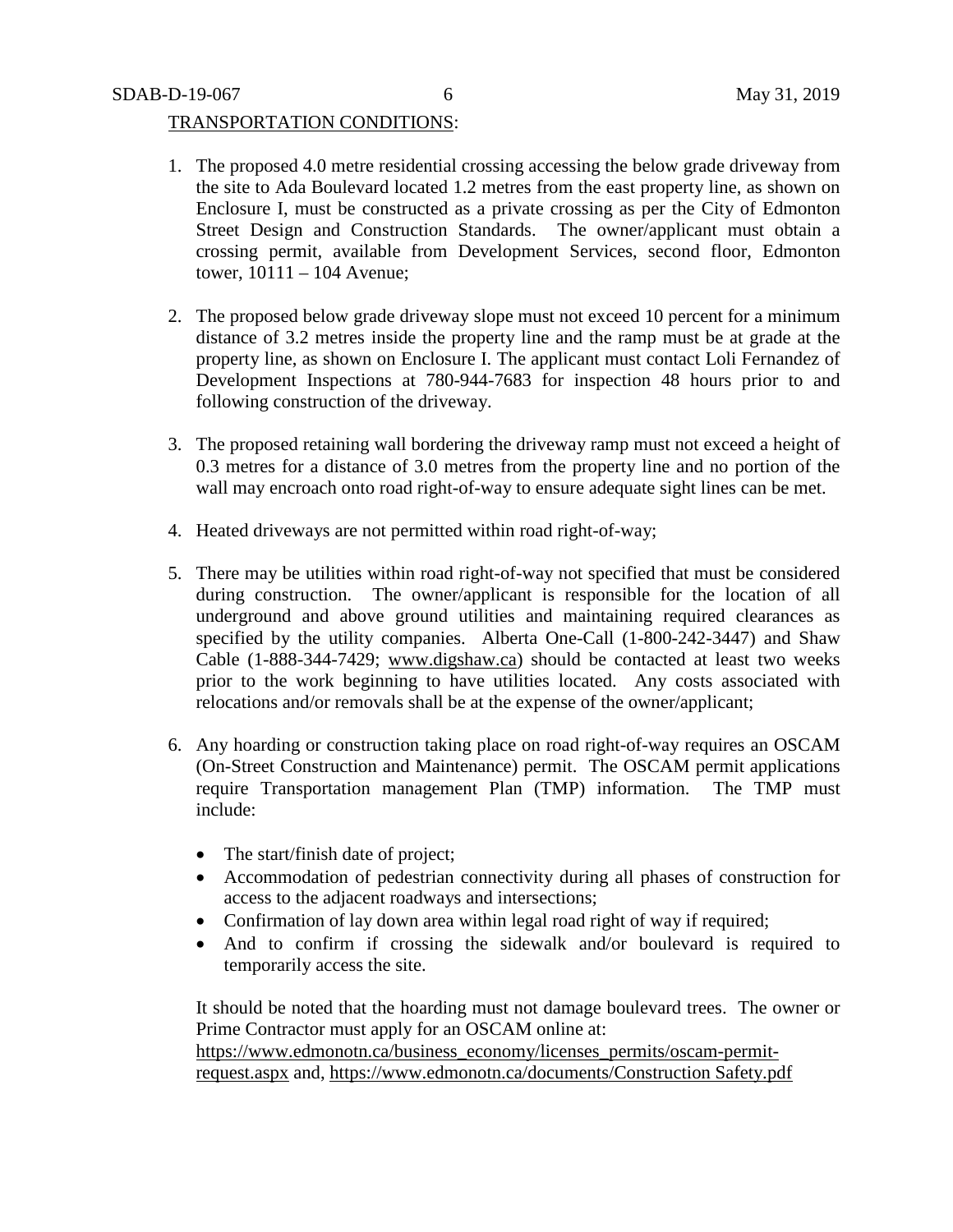7. Any alley, sidewalk or boulevard damage occurring as a result of construction traffic must be restored to the satisfaction of Development Inspections, as per Section 15.5(f) of the Zoning Bylaw. The sidewalks and boulevard will be inspected by Development Inspections prior to construction, and again once construction is complete. All expenses incurred for repair are to be borne by the owner.

### CURB CROSSING ADVISEMENT:

- 1. Building Great Neighbourhoods is conducting neighbourhood renewal in Highlands for 2019-2021 construction seasons and upgrading Ada Boulevard. Should the development be successfully approved at the Subdivision and Development Appeal Board, the owner/applicant should contact Richard Hai, Delivery Construction Manager, Building Great Neighbourhoods [\(Richard.hai@edmonton.ca\)](mailto:Richard.hai@edmonton.ca) or Adam Akram (780-423-6728) to ensure the front access/driveway does not conflict with the proposed design for the improvements to Ada Boulevard.
- [22] In granting the development, the following variances to the *Edmonton Zoning Bylaw* are allowed:
	- 1. The requirement of section 814.3(17) is waived to allow vehicular access from Ada Boulevard instead of the Lane.
	- 2. The requirement of section 53.1 is waived to allow vehicular access from Ada Boulevard and 53 Street.
	- 3. The requirements of section 54.1(4) are waived to allow two Driveways instead of one.
	- 4. The requirements of section 814.3(18) are waived to allow the proposed 2.5 metre projection of the front garage beyond the front wall of the principal building and a garage width of 7.07 metres.

### **Reasons for Decision**

- [23] Single Detached Housing is a Permitted Use in the (RF1) Single Detached Residential Zone.
- [24] The proposed vehicular access to the subject Site requires the following variances to development requirements pursuant to the *Edmonton Zoning Bylaw*.

Section 53.1 states:

All access locations and curb crossings shall require the approval of Transportation Services.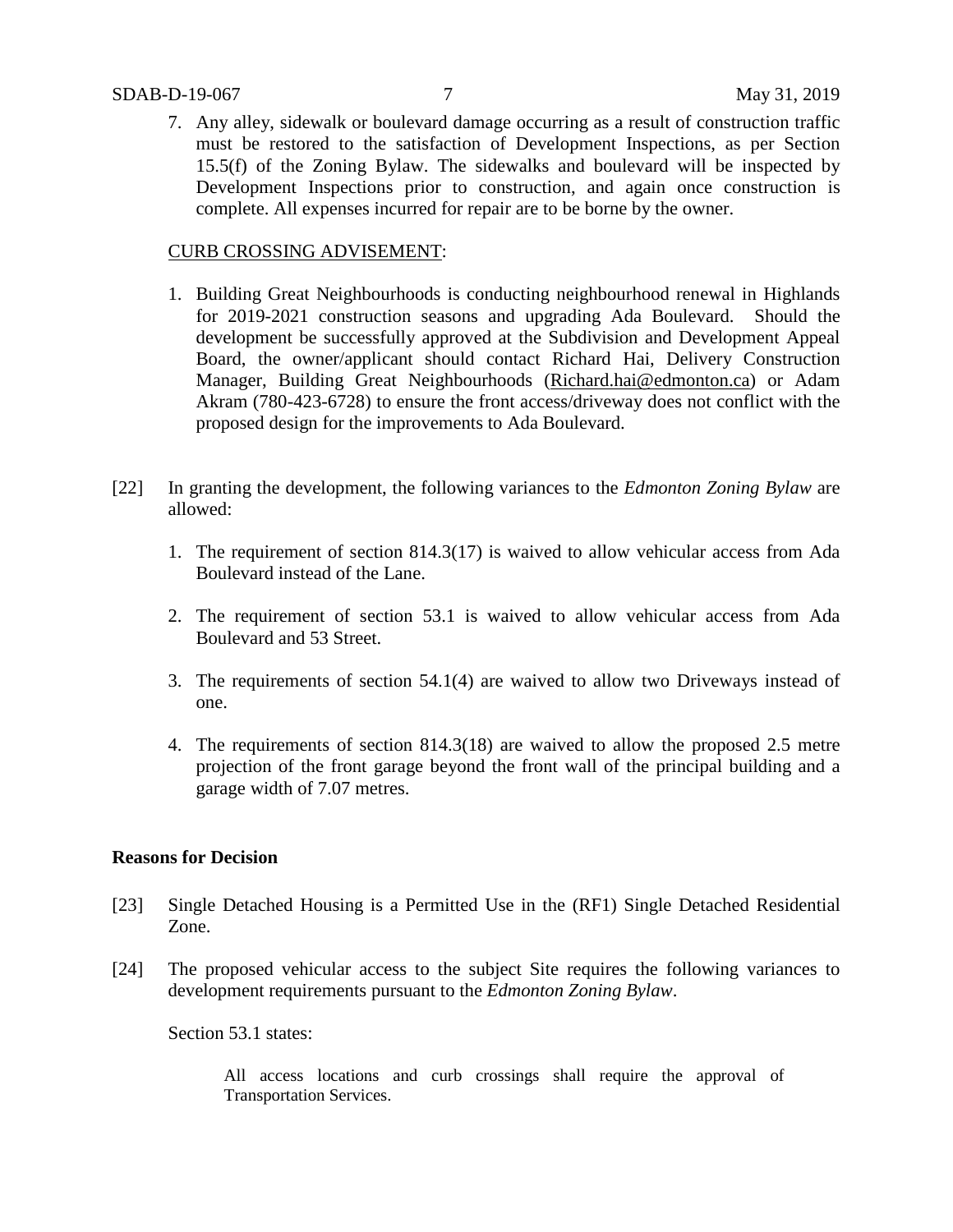Section 814.3(17) states:

Where the Site abuts a Lane, vehicular access shall be from the Lane and no existing vehicular access from a public roadway other than a Lane shall be permitted to continue.

Section 54.1(4) states:

The front Yard of any ground level Dwelling in any Residential Zone, or in the case of a corner Site, either the Front Yard or the flanking Side Yard in any Residential Zone, may include a maximum of one Driveway.

Section 814.3.18 sates:

Attached Garages shall be developed in accordance with the following:

- a) A Garage may protrude beyond the front or flanking wall of the principal building a distance that is characteristic of existing Garages on the blockface;
- b) A Garage may have a maximum width that is characteristic of the width of existing attached Garages on the blockface; ….
- [25] The Board has granted all of the required variances for the following reasons:

#### Access to the Site

- a) Both the Development Authority and the representatives from Subdivision Planning (Transportation) acknowledged that the Site constraints, specifically an existing power pole with Telus facilities cannot be relocated which makes access to the Site from the Lane impossible. Therefore, the proposed access from 53 Street is supported because of the resulting hardship that is created for the owner to develop the lot.
- b) The Applicant wants to develop a Garden Suite in the future and although the development permit cannot be approved prior to the Single Detached House, the Board finds that a Garden Suite at this location will further the goals of the Municipal Development Plan, "The Way We Grow", specifically policy 4.4.1 "to ensure that neighbourhoods have a range of housing choice to meet the needs of all demographic and income groups and create more socially sustainable communities" and policy 4.4.1.1 "to provide a broad and varied housing choice, incorporating housing for various demographic and income groups in all neighbourhoods". The Development Officer did not oppose a variance to allow two Driveways and advised the Board that this variance would have been granted if the proposed development did not require any further variances.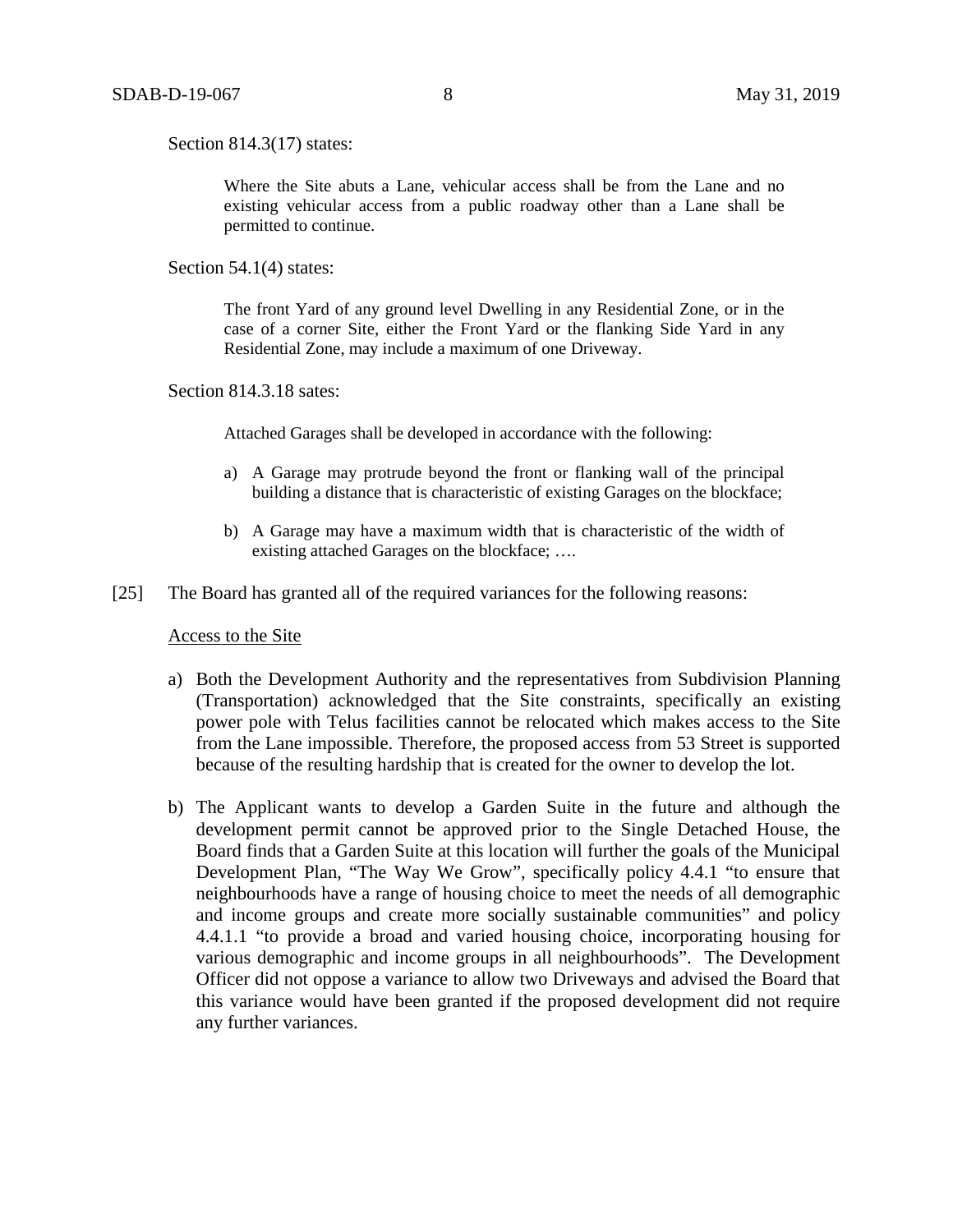c) Allowing this variance should not be construed in any way as an approval from the Board for any Accessory Buildings on this Site. Subsequent development permit applications are required and could be approved or refused by the Development Authority or ultimately by the Board if future development permits are appealed.

### Driveway Access

The remaining variances all relate to the existence of a front facing Driveway leading to a front facing Garage which extends beyond the front façade of the Principal Dwelling and were granted for the following reasons:

- d) Based on the evidence provided, approximately one-third of the houses along Ada Boulevard, between 50 Street and 67 Street already have front Driveway access. Therefore, the proposed front access is characteristic of Ada Boulevard.
- e) As previously noted above, rear access to the lot from the Lane creates a hardship situation because of an existing power pole and Telus facilities which EPCOR has advised cannot be removed or relocated.
- f) One of the primary motivations for discouraging front access in mature neighbourhoods is the existence of sidewalks, boulevards between the sidewalks, and the curb and boulevard trees. However, none of these situations exist at this location. Based on a review of the evidence provided, the Board notes that there is no boulevard, boulevard trees or public sidewalk along the north side of Ada Boulevard.
- g) While the proposed front Driveway will increase the amount of hardsurfacing in the front yard, this is a corner lot that will contain extensive landscaping along the large flanking side yard abutting 53 Street and on all but 4.0 metres of the front yard. This will significantly mitigate any landscaping deficiency that is typically created by front facing Driveways.
- h) It is acknowledged that issues related to the slope of the Driveway may result from the planned reconstruction of Ada Boulevard and the curb line. However, the details of the planned neighbourhood renewal are not known at this time and should not prevent the development of this lot. This is, in fact, a construction issue and as conceded by the Development Authority and the representatives from Transportation, if the Driveway exists when neighbourhood renewal begins, an engineering solution will have to be found to address the situation at this Site as well as every other lot along Ada Boulevard with a front facing Driveway.

### Projection of the Attached Garage:

i) The variance required in the protrusion of the proposed attached Garage beyond the front wall of the Principal Building will be mitigated by the proposed design. A portion of the attached Garage will be built below grade and the predominant portion of the Garage that is above grade is a two storey veranda which not only significantly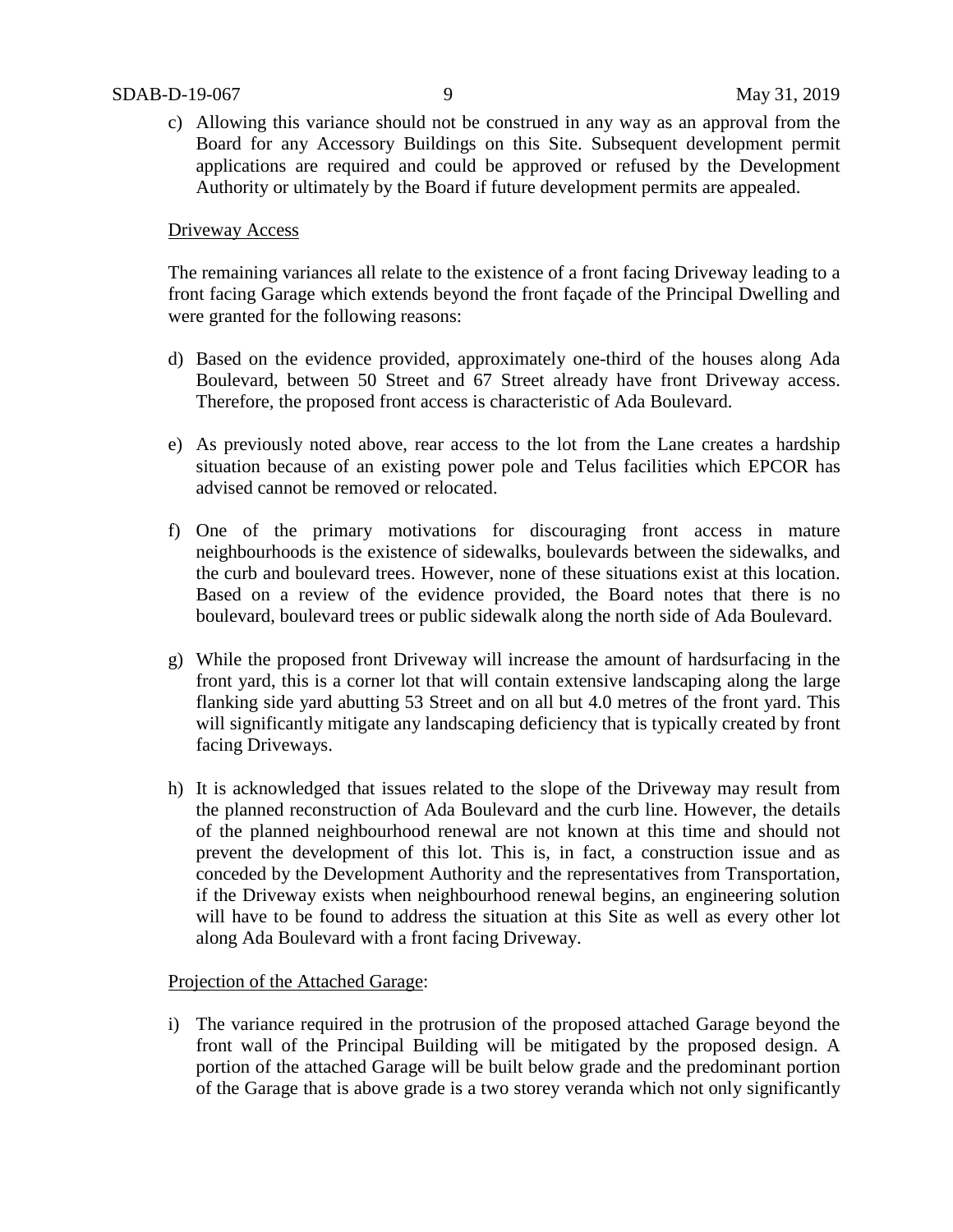mitigates the visual impact of a front facing attached Garage but also provides an extensive amenity space in the front yard. This is in keeping with the General Purpose of the Mature Neighbourhood Overlay "… to maintain the pedestrian-oriented design of the streetscape…".

- j) The Board notes that the Appellant undertook an extensive community consultation and that the proposed development with the required variances received overwhelming support from the affected neighbours.
- [26] Based on all of the above, the Board finds that the proposed development with the required variances will not unduly interfere with the amenities of the neighbourhood nor materially interfere with or affect the use, enjoyment or value of neighbouring parcels of land. Therefore, the appeal is allowed and the development is granted.

Mr. I. Wachowicz, Chair Subdivision and Development Appeal Board

Board members in attendance: Mr. W. Tuttle, Mr. L. Pratt, Mr. J. Jones, Ms. L. Gibson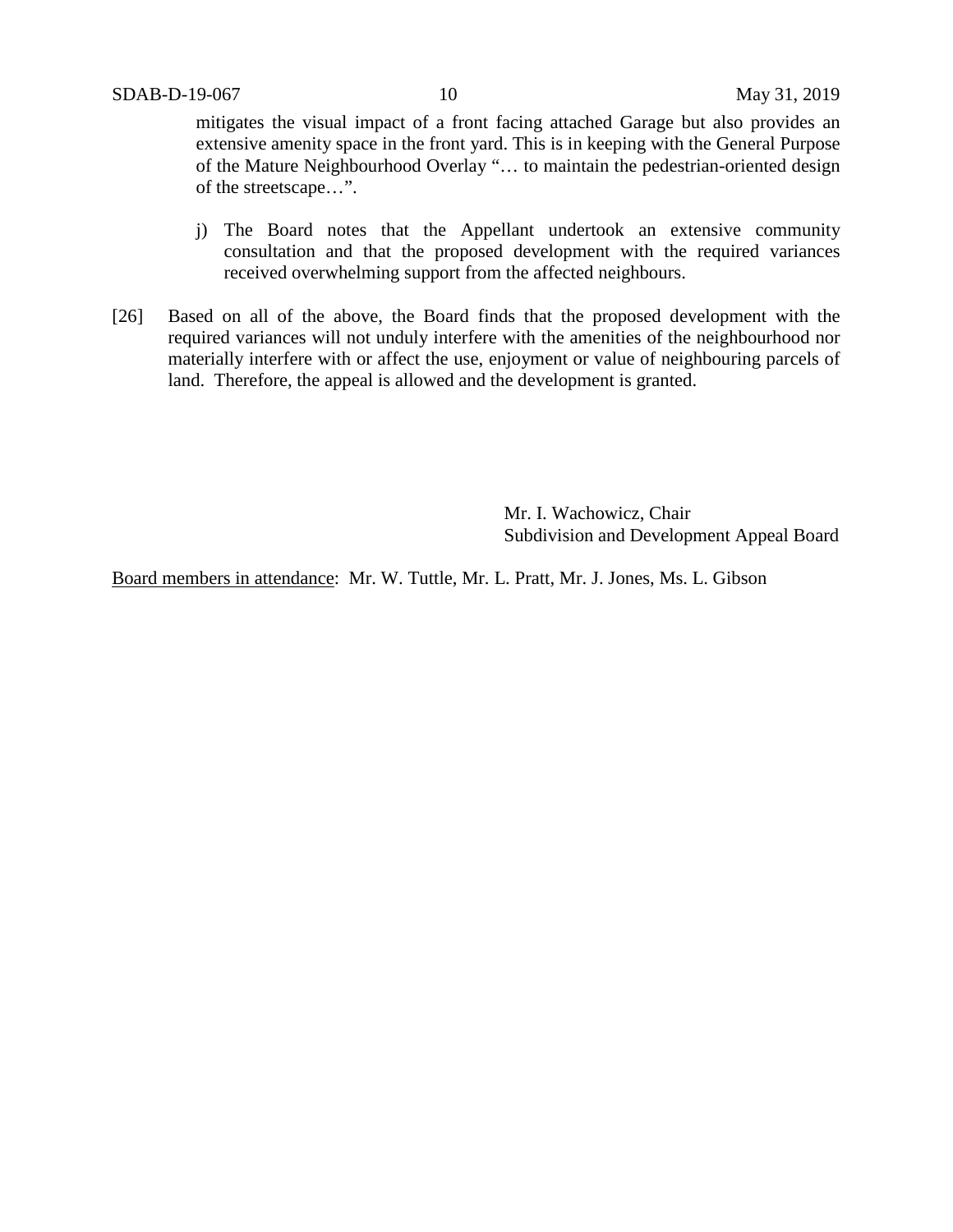## **Important Information for the Applicant/Appellant**

- 1. This is not a Building Permit. A Building Permit must be obtained separately from the Sustainable Development Department, located on the 2nd Floor, Edmonton Tower, 10111 – 104 Avenue NW, Edmonton, AB T5J 0J4.
- 2. Obtaining a Development Permit does not relieve you from complying with:
	- a) the requirements of the *Edmonton Zoning Bylaw*, insofar as those requirements have not been relaxed or varied by a decision of the Subdivision and Development Appeal Board,
	- b) the requirements of the *Alberta Safety Codes Act*,
	- c) the *Alberta Regulation 204/207 – Safety Codes Act – Permit Regulation*,
	- d) the requirements of any other appropriate federal, provincial or municipal legislation,
	- e) the conditions of any caveat, covenant, easement or other instrument affecting a building or land.
- 3. When an application for a Development Permit has been approved by the Subdivision and Development Appeal Board, it shall not be valid unless and until any conditions of approval, save those of a continuing nature, have been fulfilled.
- 4. A Development Permit will expire in accordance to the provisions of Section 22 of the *Edmonton Zoning Bylaw, Bylaw 12800*, as amended.
- 5. This decision may be appealed to the Alberta Court of Appeal on a question of law or jurisdiction under Section 688 of the *Municipal Government Act*, RSA 2000, c M-26. If the Subdivision and Development Appeal Board is served with notice of an application for leave to appeal its decision, such notice shall operate to suspend the Development Permit.
- 6. When a decision on a Development Permit application has been rendered by the Subdivision and Development Appeal Board, the enforcement of that decision is carried out by the Sustainable Development Department, located on the 2nd Floor, Edmonton Tower, 10111 – 104 Avenue NW, Edmonton, AB T5J 0J4.

*NOTE: The City of Edmonton does not conduct independent environmental checks of land within the City. If you are concerned about the stability of this property for any purpose, you should conduct your own tests and reviews. The City of Edmonton, when issuing a development permit, makes no representations and offers no warranties as to the suitability of the property for any purpose or as to the presence or absence of any environmental contaminants on the property.*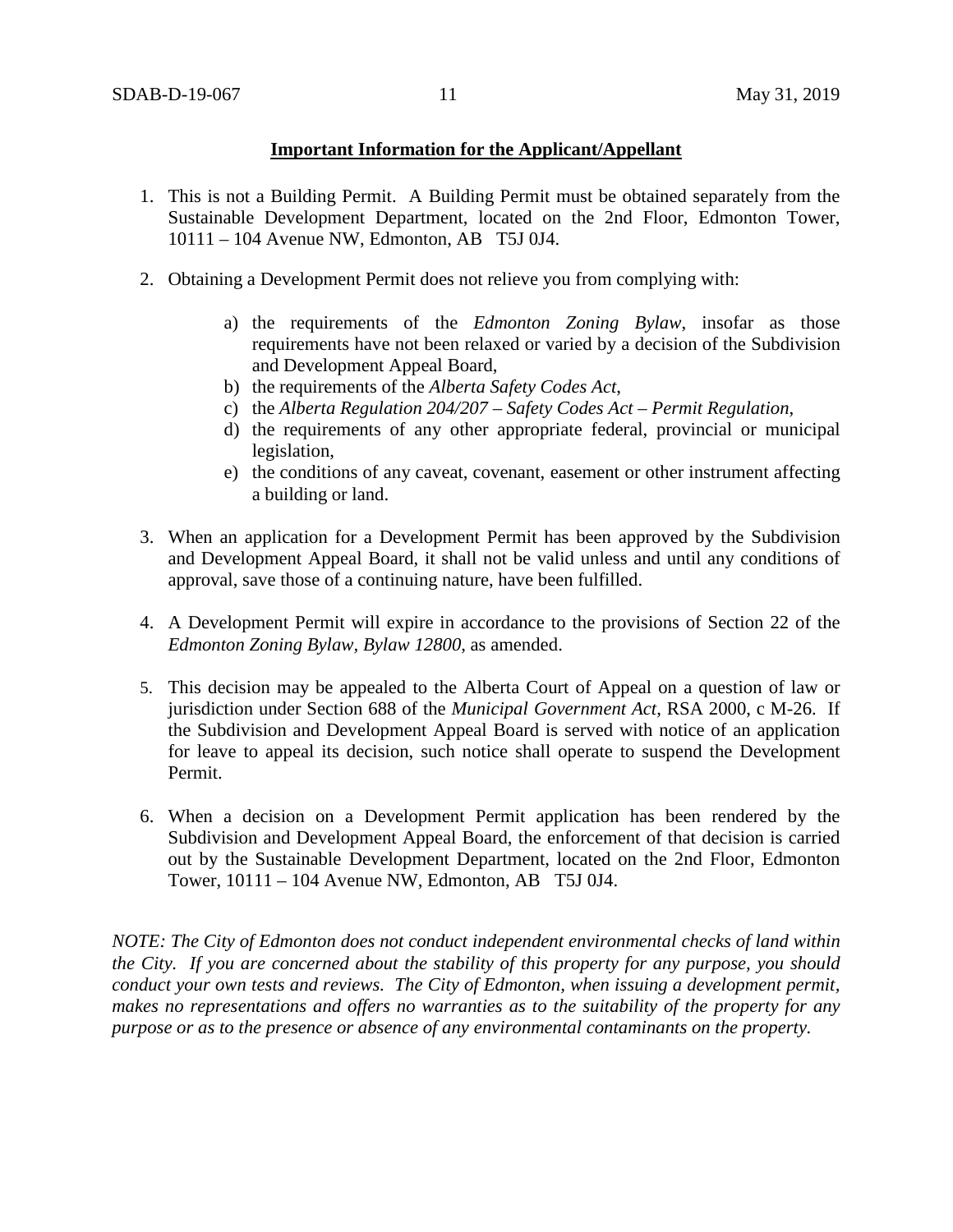

Date: May 31, 2019 Project Number: 304850157-001 File Number: SDAB-S-19-003

## **Notice of Decision**

[1] On May 16, 2019, the Subdivision and Development Appeal Board (the "Board") heard an appeal that was filed on **April 22, 2019**. The appeal concerned the decision of the Subdivision Authority, issued on April 11, 2019 to refuse the following subdivision:

## **To create one (1) additional single detached residential lot from Lot 2, Block 1, Plan 162 1549.**

- [2] The subject property is on Plan 1621549 Blk 1 Lot 2, located at 8343 Saskatchewan Drive NW, within the (RF2) Low Density Infill Zone. The Mature Neighbourhood Overlay applies to the subject property.
- [3] The following documents were received prior to the hearing and form part of the record:
	- A copy of the refusal letter and tentative plan of subdivision;
	- The Subdivision Authority's written submission;
	- The Appellant's written submission and attachments; and
	- One online response in opposition to the proposed subdivision.
- [4] The following exhibit was presented during the hearing and forms part of the record:
	- Exhibit A Photographs submitted by the Windsor Park Community League.

## **Preliminary Matters**

[5] At the outset of the appeal hearing, the Chair confirmed with the parties in attendance that there was no opposition to the composition of the panel. Mr. Maghee indicated that he had some legal dealings with the Chair several years ago but did not have any objection to the Chair hearing this appeal.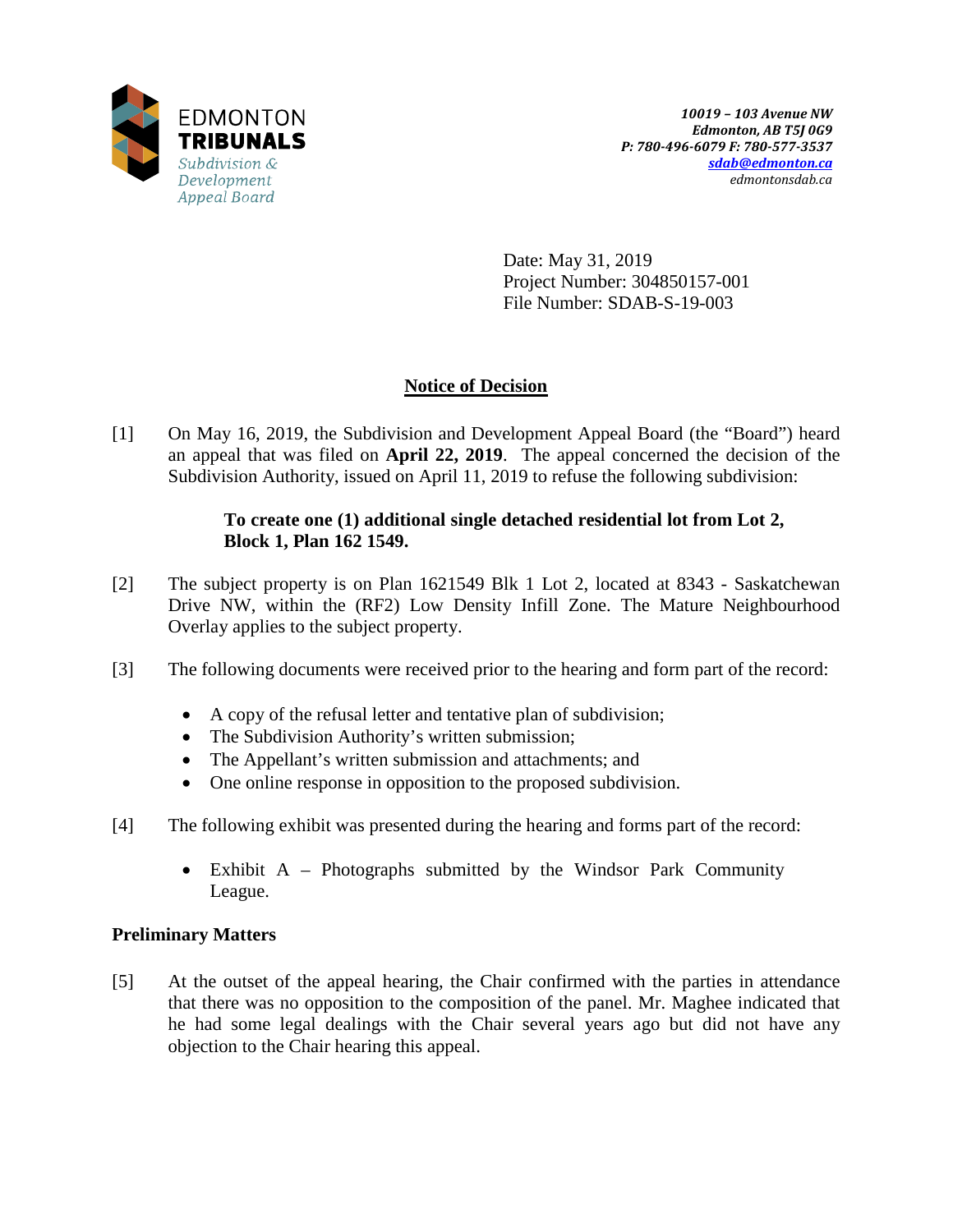- [6] The Chair outlined how the hearing would be conducted, including the order of appearance of parties, and no opposition was noted.
- [7] The appeal was filed on time, in accordance with section 678 of the *Municipal Government Act*, RSA 2000, c M-26.

### **Summary of Hearing**

- *i) Position of the Appellant, Mr. A. Maghee:*
- [8] The property was purchased in 2012 with the intention of living in the neighbourhood with his wife and child. He is not a real estate developer or builder but has experience with real estate through his job as a commercial banker.
- [9] It was his opinion that the deficiency of seven centimetres in site width is minimal.
- [10] The current lot is zoned RF2 and the proposal is to subdivide the lot to build two single detached houses. Prior approval was issued by the Subdivision Authority to allow the development of a semi-detached house with separate titles.
- [11] Mr. Maghee has invested a lot of financial resources and time into this project which all comes down to economics.
- [12] The recent *Edmonton Zoning Bylaw* amendments have affected his decisions regarding the development of this lot.
- [13] The original lot was 30 metres in width and it did not make economic sense to develop. Subdividing the lot would make more economic sense and help him achieve his goal to live in this neighbourhood. The current subdivided lot complied with the development regulations for semi-detached housing as a Discretionary Use in the RF1 Zone. He rezoned the lot to RF2 because semi-detached housing was listed as a Permitted Use. The rezoning application was approved in 2018 and it was his intention to build a semidetached house, live on one side and rent the other side. However, construction quotes, the economic downturn and stress test changes in banking would have resulted in risks that he was not willing to take. It was difficult to find a buyer or renter for the other half of the semi-detached house and the decision was made to list the property for sale.
- [14] He then discovered amendments that were made to the *Edmonton Zoning Bylaw* in 2018, including semi-detached housing and secondary suites listed as a Permitted Uses in the RF1 Zone. Based on these changes and the inquiries that he received, the decision was made to proceed with this subdivision application.
- [15] It was his opinion that density is not a concern because these amendments would allow a 30 foot lot in an RF1 Zone to be subdivided with two semi-detached houses each with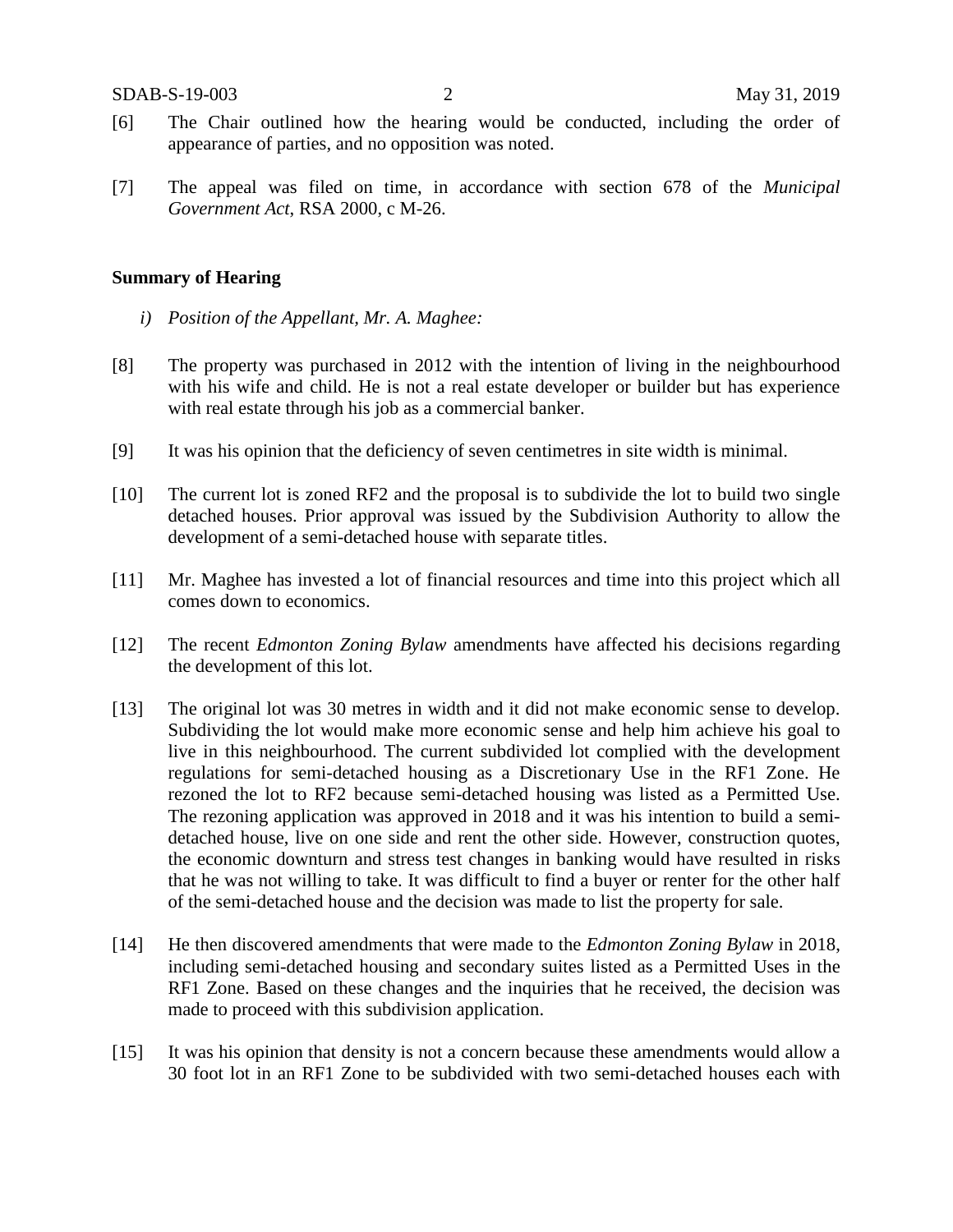secondary suites could be built which would result in the development of eight dwelling units.

- [16] The proposed subdivision will not increase density because the proposed subdivision will allow the development of two single detached houses.
- [17] The lot is zoned RF2 and is 7.43 metres wide when measured 4.5 metres from the front property line and is deficient by 7 centimetres pursuant to the requirements of section 120.4(1)(b). This 7 centimetres deficiency will not result in any material adverse distress to the visual appeal of the neighbourhood or the optics of the block relative to a lot that would conform to the site width.
- [18] There is a service road that separates the lot from the arterial road which has approximately 20,000 vehicles per day. Seven centimetres is an insignificant deficiency.
- [19] Most property owners are of the opinion that the development of semi-detached housing results in a reduction in property value and the construction of two single detached houses are generally more acceptable.
- [20] There are many different housing styles in this neighbourhood, including bungalows and new two storey houses. Appraisals are based on comparable listings and square footage.
- [21] The Subdivision Authority based the refusal on section 41.1(3) of the *Edmonton Zoning Bylaw* which states that "the Subdivision Authority may not approve the subdivision of a Lot zoned RF1, as it existed on March 16, 2015, into more than two lots". However, this lot is zoned RF2 not RF1 and therefore, section 41.1(3) is irrelevant.
- [22] Neighbours have been contacted over the years regarding previous subdivision applications. However, they were not consulted on this matter in an effort to avoid confrontation and because they would have the opportunity to voice their opinion through the appeal process.
- [23] Mr. Maghee provided the following information in response to questions from the Board:
	- a) He defined character primarily as Use and families living in a semi-detached house or two single detached houses. It was his opinion that character is also achieved through the use of exterior articulation and finishing materials. There are many different housing styles along this block. He reiterated his opinion that character is defined by Use.
	- b) He did not rezone the lot from RF1 to RF2 in an attempt to circumvent the requirements of section 41 of the *Edmonton Zoning Bylaw*. The rezoning application was the result of his desire to live in the neighbourhood, economic changes and amendments that were made to the *Edmonton Zoning Bylaw*.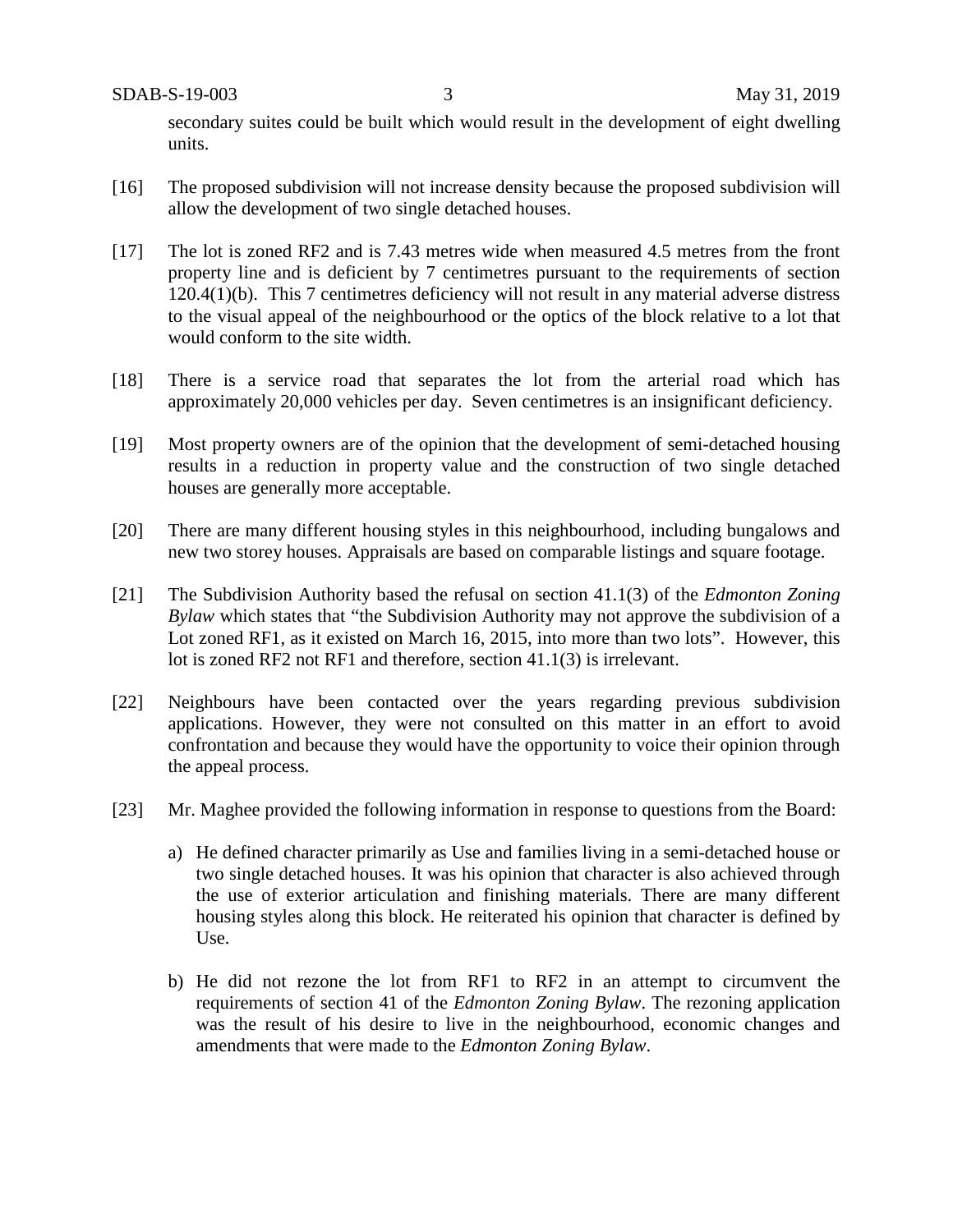- c) The purpose of this subdivision is to construct family dwellings that are suitable for the purpose of the zone and in character with the other six family dwellings on the block. The development of either a semi-detached house or two single detached houses on this lot will not negatively impact the use and enjoyment of neighbouring yards and will not change the density. Mr. Maghee reiterated that these large lots hypothetically could be subdivided once and that subdivision could result in the development of eight dwelling units that comply with all of the development regulations.
- d) Section 41.1(3) is not applicable and without the 7 centimetre site width deficiency, the proposed subdivision would have been approved. This lot is zoned RF2 and this section does not apply.
- e) He acknowledged that there may be some development challenges but it was his opinion that the deficiencies required would be minimal and would not affect the construction of each house.
- f) The requirements of section 11.4 were acknowledged. However, it was his opinion that the subject lot is not a true rectangle because the lot is wider at the rear than at the front and according to the dictionary definition it is not a rectangle. The RF2 zone measures the width at 4.5 metres from the front lot line but the Mature Neighbourhood Overlay measures the width according to the block face average and in this case would be 7.45 metres where the house would be sited. Therefore, the majority of the lot is 7.5 metres wide.
- g) Previous decisions of the Subdivision and Development Appeal Board were referenced to support the granting of variances in site width.
- h) This is a residential subdivision which complies with the purpose of the RF2 zone.
- *ii) Position of Affected Property Owners in Opposition to the Appellant:*

## *Mr. R. Stuvie:*

- [24] He owns the lot at 8345 Saskatchewan Drive and is currently building a house that will be sold.
- [25] Parking will be a concern because on street parking is limited.
- [26] Lot splitting was allowed to increase density in mature neighbourhoods. The development of a semi-detached house will provide more density and larger dwelling units.
- [27] The Appellant did not split the lot properly initially and should not be rewarded for that mistake. It his view that the Appellant has no intention to live in this neighbourhood.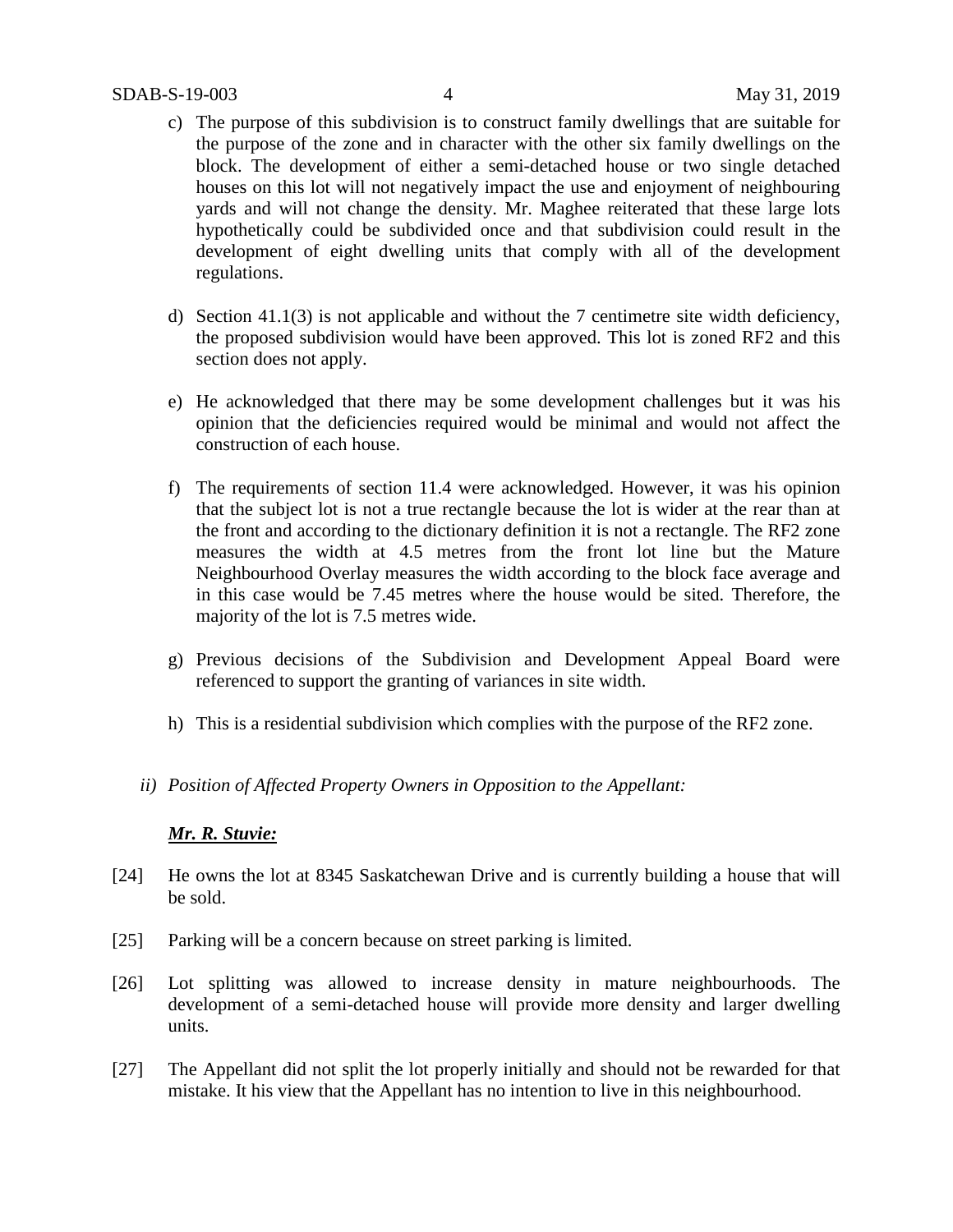[28] Mr. Stuvie acknowledged that the concept of character is subjective but Council has set the minimum standard for the lot size to accommodate the development of skinny houses and it should be maintained.

## *Ms. B. Moon*, *representing the Windsor Park Community League*:

- [29] Ms. Moon serves on the Development Committee which was established to monitor subdivision and development applications in the neighbourhood.
- [30] The Development Committee has been involved with this property since the subdivision application was made in 2016. Comments were provided but they did not oppose the subdivision. In 2017 they reviewed the development application for 8345 Saskatchewan Drive. Feedback was provided and the rezoning application made in 2018 to rezone the lot from RF1 to RF2 was discussed. The Community League supports the refusal of the Subdivision Authority as well as the reasons for refusal.
- [31] When neighbours were notified of the rezoning application for the subdivided lot, the Community League reached out to the Appellant and was advised that it was his long term goal to live in the neighbourhood. It was his intent to build a semi-detached house on the remaining lot. The Community League has advocated including semi-detached housing as a Permitted Use rather than a Discretionary Use in the RF1 Zone.
- [32] At the time of the rezoning application, semi-detached housing was a Discretionary Use in the RF1 Zone and Mr. Maghee did not want to have to deal with community consultation. The Community League assured him that they would support the development of semi-detached housing and offered to conduct the community consultation. Mr. Maghee advised them that he did not want to take the risk and had to make the numbers work. The Community League began to question his motives and concluded that the real reason for the rezoning application was to facilitate a further subdivision.
- [33] The Community League opposed the rezoning application because semi-detached housing was allowed as a Discretionary Use and was supported by the Community League as well as the neighbours. Council supported the rezoning application based on information provided by the Appellant that a semi-detached house would be developed. However, shortly after the rezoning was approved the lot went up for sale.
- [34] Photographs were submitted to illustrate the context of the neighbourhood and the existing houses which are primarily well maintained bungalows, some of which have been renovated over the years (*Exhibit A*). The newly created lots are less than 7.5 metres wide, do not fit the context of the neighbourhood and will require variances in order to be skinny houses that are not characteristic of the neighbourhood.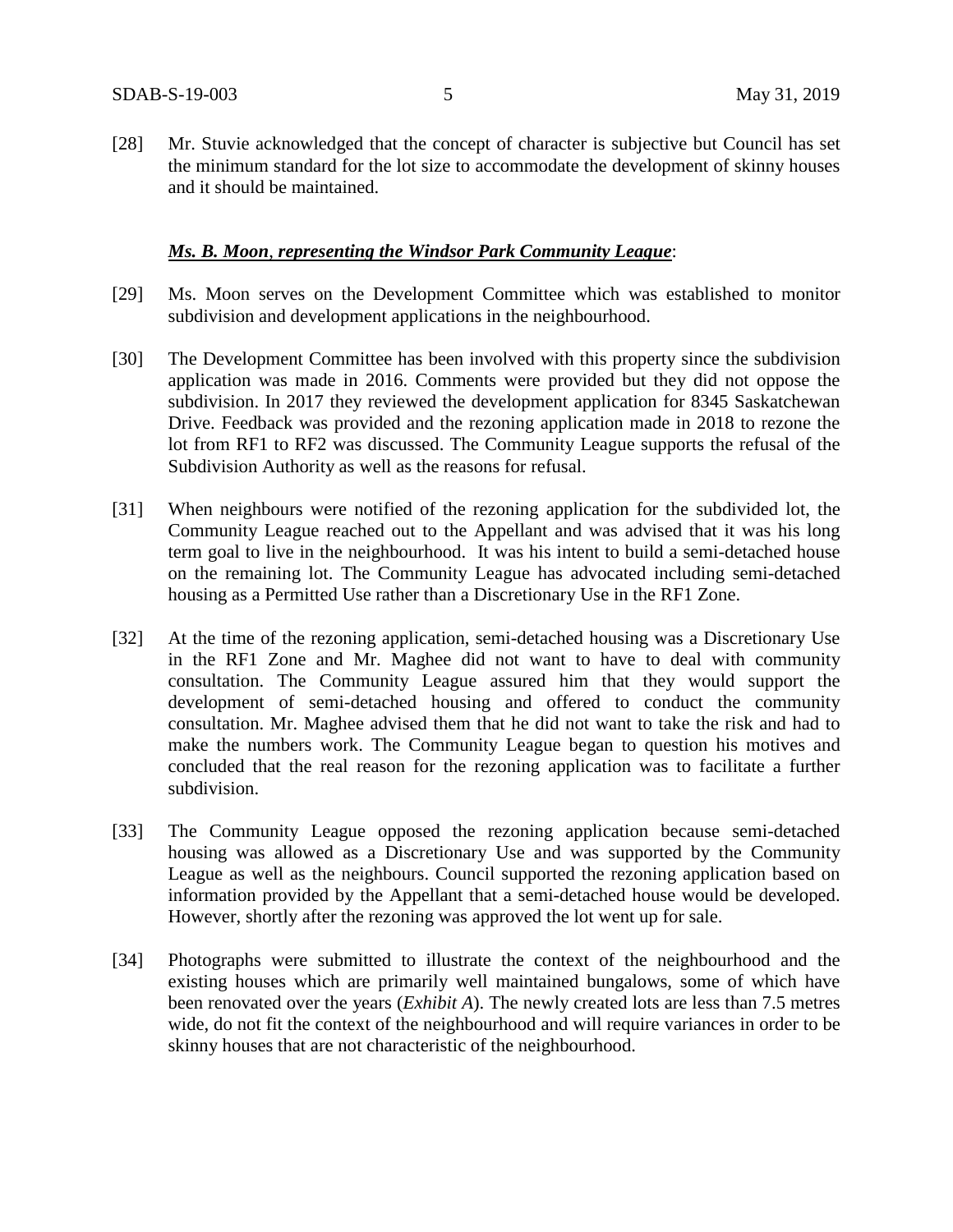- [35] The Community League accepts the fact that the subdivision of lots and redevelopment will occur but there is no land use reason to subdivide a lot that does not meet the minimum requirements.
- [36] The development of a semi-detached house is supported because it would be of a similar size to the existing single detached houses. Two tall, narrow houses will be in stark contrast to the neighbouring bungalows and it will be apparent to everyone who passes by that they are different from the pattern of existing houses.
- [37] The subject lot is rectangular to the naked eye and the fact that it is a little bit wider at the rear than at the front is irrelevant.
- [38] The development of two skinny houses on the subdivided lots will impact the use and enjoyment of neighbours because of the visual disruption that it will create.
- [39] Subdividing the lot and building two skinny houses is not the only way to achieve increased density. The development of a semi-detached house will also allow an increase in density, the house will be more energy efficient and it is a better use of the land.

## *Mr. G. Allam*:

- [40] Mr. Allam has lived two doors down from the subject site for seven years and supports all of the reasons for refusal provided by the Subdivision Authority and the Community League.
- [41] His house is a bungalow and is typical of other existing houses in the neighbourhood. He purchased his house because of the mature trees and landscaping and he expressed concern that the proposed subdivision will create lots and allow development that is not characteristic of the neighbourhood.
	- *iii) Position of the Subdivision Authority, Mr. T. van den Brink and Ms. K. Rutherford:*
- [42] This lot is zoned (RF2) Low Density Infill Zone and is surrounded predominantly by lots that are zoned (RF1) Single Detached Residential Zone.
- [43] The lot is currently vacant and the lot to the north has a structure that is currently under construction.
- [44] The subject lot is 14.82 metres wide along the road and 15.21 metres wide along the lane.
- [45] Photographs taken from Saskatchewan Drive and the rear lane were referenced to illustrate the context of the subject lot and the surrounding development.
- [46] Six neighbouring property owners were notified of the proposed subdivision.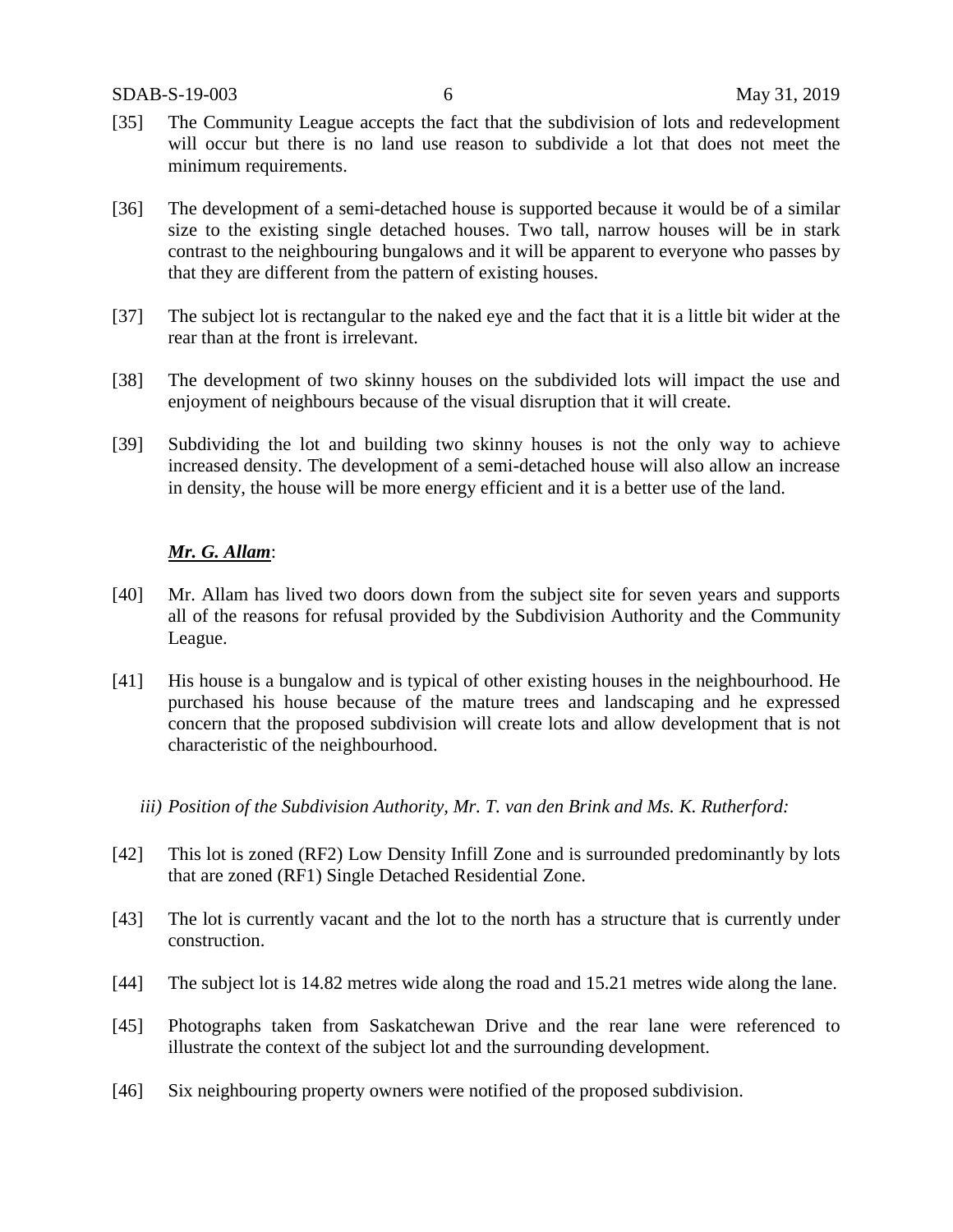- [47] In March 2016, the original lot that was zoned RF1 was subdivided into two lots. In May 2018, the parent lot was rezoned from RF1 to RF2. In July 2018, the Subdivision Authority approved LDA-18-0292 to create separate titles for a semi-detached house. In March 2019 an application was received with the intent to subdivide for two skinny houses. LDA-18-0292 was withdrawn by the Applicant. In April 2019 the Subdivision Authority refused LDA-19-0084.
- [48] There were four main reasons for refusal, specifically, the deficiency in the minimum required site width, the potential for future development hardships, upholding the decision of Council to rezone the lot from RF1 to RF2 with the stated intent of building a semi-detached house and preserving the character of the neighbourhood.
- [49] The minimum site width in the RF2 Zone was amended to 7.5 metres on June 12, 2017. The Subdivision Authority and the Development Authority received clear direction from Council that this was the absolute minimum site width that could be approved. A firm 7.5 metre site width was intended to provide certainty for developers and the public regarding acceptable "skinny" single detached residential development. It is important to enforce the minimum required site width even though in this case the deficiency is only 7 centimetres because it is important to preserve the overall lot layout of the neighbourhood. Allowing this variance may open the door for the creation of even skinnier lots in the future.
- [50] The proposed subdivision will create two non-conforming lots that do not meet the site width development regulation. This will create unnecessary hardship for existing and future landowners. The insufficient site width will result in uncertainty for existing or future landowners wishing to redevelop the proposed lots. A variance will be required which could trigger the need for community consultation or an appeal to the Subdivision and Development Appeal Board. Section 11.4(1)(c) of the *Edmonton Zoning Bylaw* limits the ability of a Development Officer to grant variances to the minimum required site width and if subdivided the development potential for the lot may be limited by the discretion of the Development Officer.
- [51] It is noted that other development options are available to the Appellant, including the development of a semi-detached house with two secondary suites, single detached housing with a secondary suite or single detached housing with a garden suite.
- [52] The history of this file was a relevant consideration when the Subdivision Authority refused this application. The parent parcel was subdivided into two parcels of land in March 2016. The previous subdivision of this RF1 lot has an important implication for this application. Because the parent parcel had been subdivided once, section 41.1(3) of the *Edmonton Zoning Bylaw* had to be considered. This restricts the number of lot splits that may occur on a parcel of land zoned RF1. It prohibits the subdivision of RF1 lots, as they existed on March 16, 2015 into more than two lots.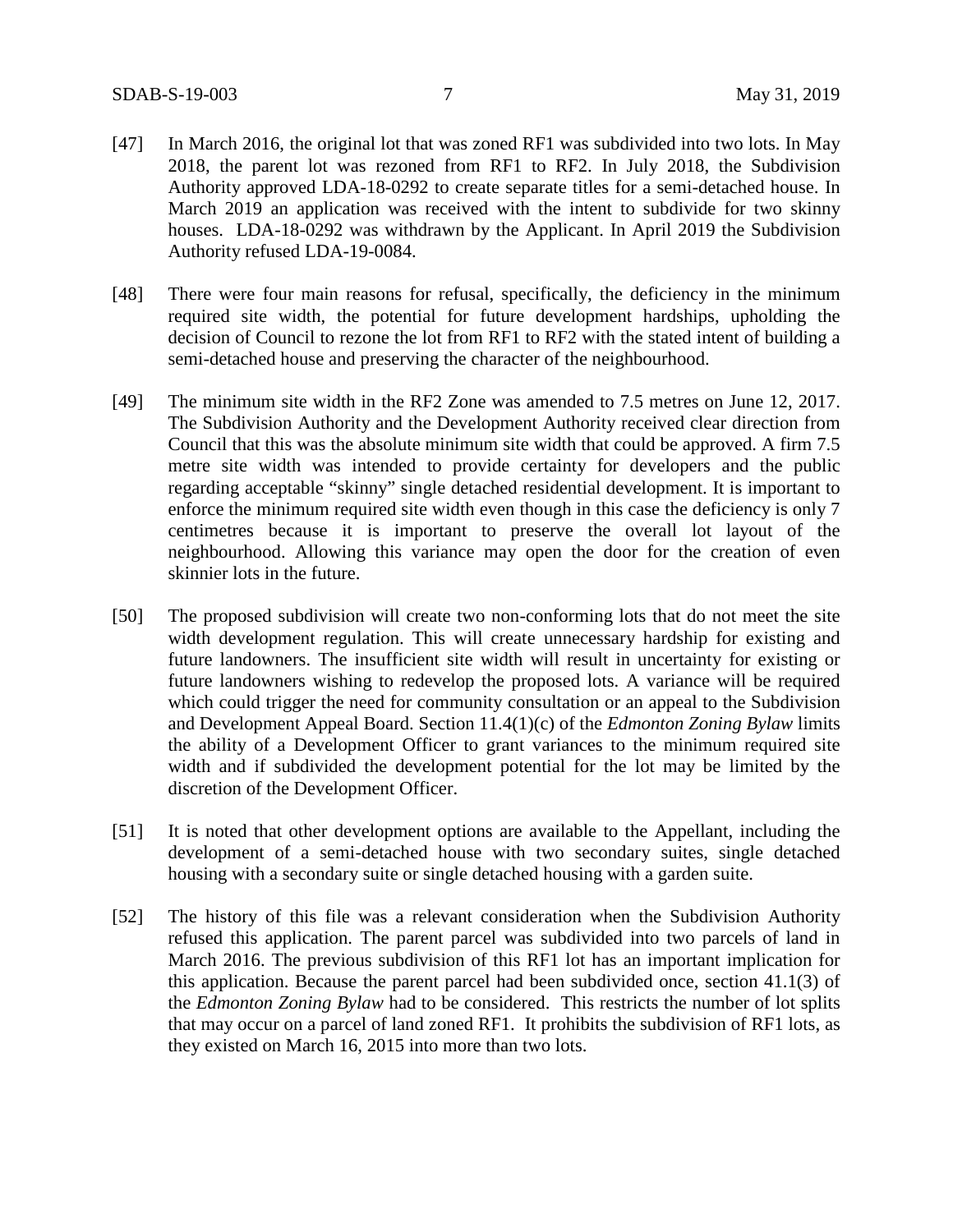### SDAB-S-19-003 8 May 31, 2019

- [53] Given that the original parcel of land had already been subdivided in 2016, the Applicant decided to rezone the lot from RF1 to RF2 to allow for an additional subdivision. At the public hearing for the proposed rezoning, Council was lead to believe that the intent was to build a semi-detached housing on the lot. The RF2 Zoning would allow the Applicant to have separate titles for each unit of the semi-detached house. Council's decision to allow the rezoning was based on the intent of the Applicant and deviating from that calls the motive of the Applicant into question. If Council had been presented with the true intent of the Applicant at the Public Hearing it is possible that the rezoning application would have been refused. It is noted that the Windsor Park Community League spoke at the Public Hearing in opposition to the possible development of two skinny houses and 11 neighbouring property owners did not support the rezoning application.
- [54] The lots in this neighbourhood that face the North Saskatchewan River are wide, ranging from 27.42 metres to 30.48 metres, to take advantage of the natural viewpoints of the ravine. The lot widths begin to gradually narrow as you move further into the neighbourhood. Neighbours spoke out against the proposed rezoning because they were concerned that it would alter the appearance and character of the neighbourhood. The Subdivision Authority therefore, concluded that the development of two single detached houses would significantly alter the appearance of the block because most of the houses are quite wide. A semi-detached house would not alter the character of the neighbourhood as drastically, would maximize the development potential of the land and would more closely resemble the built-form of neighbouring houses.
- [55] Section 5.2.1.1 of the Municipal Development Plan ("The Way We Grow") supports the preservation of neighbourhood character and the intent to "require development to fit with the existing and planned neighbourhood context, to respect the scale, form, massing, style and materials of the neighbourhoods and to incorporate other design elements that create a transition between the new development and the existing neighbourhood".
- [56] Photographs were referenced to illustrate the width of some of the surrounding lots.
- [57] The Subdivision Authority has approved 25 lot split applications in Windsor Park, many of which are located closer to the centre of the neighbourhood in areas that are characterized by narrower lot widths, with development that respects the scale, form and massing of the immediate area.
- [58] This subdivision application does not respect the scale, form and massing of the block. If the refusal is overturned, the proposed lots will be approximately four times smaller than surrounding lots which will negatively affect the aesthetics of the streetscape and diminish the unique character of the block.
- [59] Mr. Van den Brink and Ms. Rutherford provided the following information in response to questions from the Board:
	- a) The Subdivision Authority did use discretion to vary the site width requirement when it was 7.6 metres. However, Council amended this requirement and set the minimum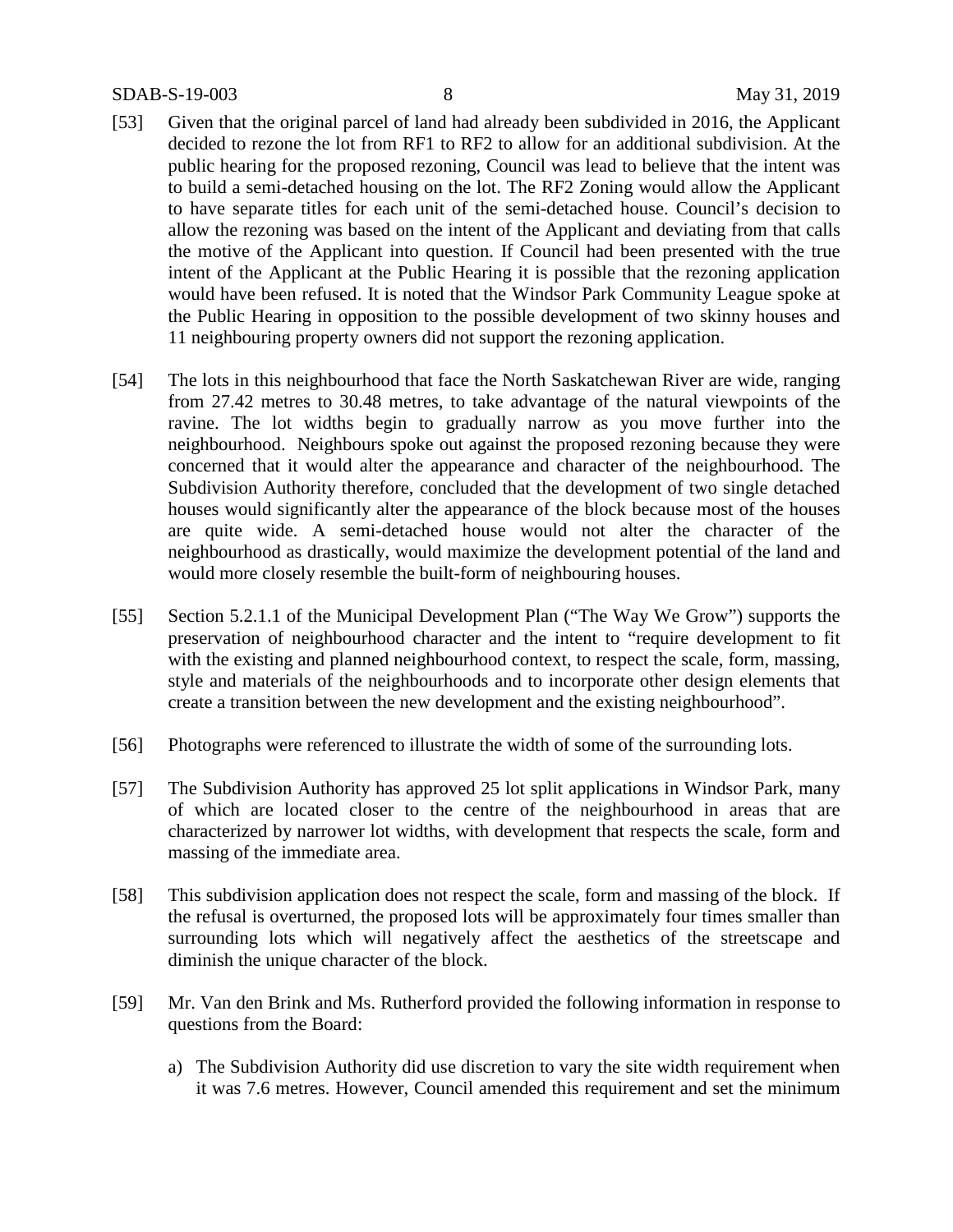site width at 7.5 metres which was absolute. The Subdivision Authority then committed to uphold the minimum 7.5 metres site width requirement in accordance with the direction of Council and to provide certainty regarding the expectation in mature neighbourhoods.

- b) There is no definite direction contained in the *Edmonton Zoning Bylaw* which states that 90 degrees at all corners defines a rectangular lot but it is approached as such. The Subdivision Authority is erring on the side of treating this as a rectangular lot and it is deficient in the minimum requirement. It would be interesting to see how a Development Officer would classify this lot when reviewing a permit application.
- c) Reasons for refusal 1, 2 and 4 consider this site in isolation. Reason number 3 deals with the history of the site. It was acknowledged that *Bylaw* regulations have changed but the regulation that an RF1 lot can only be split once has not changed. Council has not removed section 41.1 in order to provide some certainty in older neighbourhoods and it has been the decision of the Subdivision Authority to uphold this vision so that everyone can understand what to expect going forward.
- d) Council amended the RF1 zone to include semi-detached housing as a Permitted Use but did not remove section 41.1. The Applicant had the option to pursue the development of a semi-detached house as a Discretionary Use in the RF1 Zone but the intent of the rezoning was to create a separate title which was not possible for a lot zoned RF1.
- e) A semi-detached house on an RF1 lot could be subdivided to create separate titles.
- f) The lot widths and the width of existing houses define the character of a neighbourhood. If this subdivision is approved, the maximum width of each house would be 5.05 metres in contrast to the width of the house to north which is 25.2 metres. The result of the proposed subdivision would be that the houses on the newly created lots would be five times smaller than the other houses on the block. The surrounding RF1 zoned lots could be subdivided once without circumventing section 41.1 and the lots and building pockets would maintain the character of the neighbourhood.
- g) A semi-detached house would have a floor area of approximately 2,400 square feet and the floor area for a skinny house would be approximately 1,000 square feet which is much smaller than the houses on the surrounding lots. Maintaining the character of the neighbourhood is much more than complying with the general purpose of the zone to provide single family housing.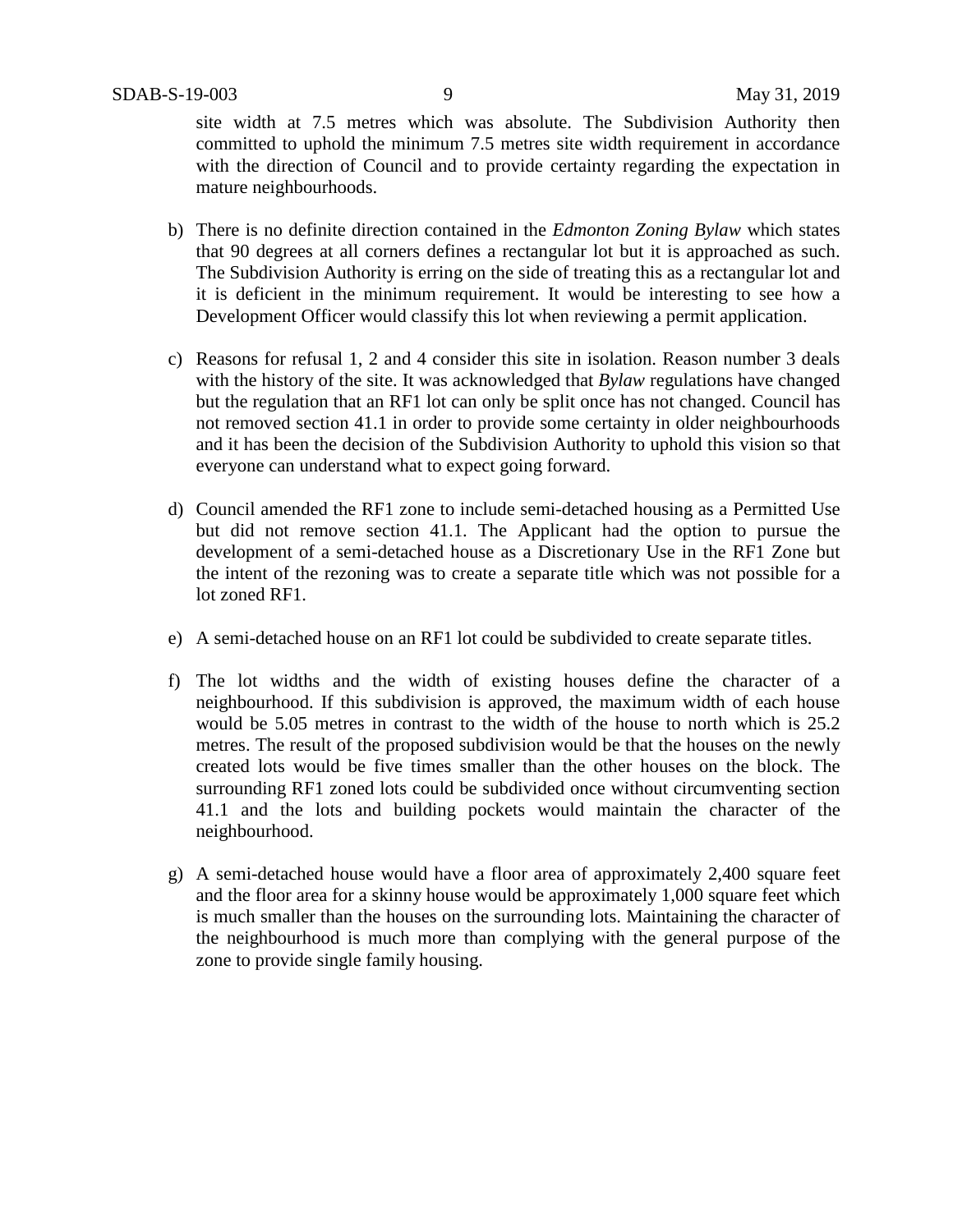- *iv) Rebuttal of the Appellant:*
- [60] Mr. Maghee reiterated his opinion that the primary reason for refusal cited by the Subdivision Authority, pursuant to section 41.1(3) of the *Edmonton Zoning Bylaw* is not relevant to this appeal because this lot is zoned RF2 and not RF1.
- [61] The proposed subdivision mitigates the risk involved in developing this land and will allow him to reside in this neighbourhood with his family.
- [62] The interpretation of character is subjective and some residents in this neighbourhood may be of the opinion that the development of a semi-detached house is not in character with the existing houses on this block. The use of different building and finishing materials also has an effect on character.
- [63] The proposed subdivided lots will comply with the minimum site area requirement, and the site depth requirement pursuant to section 120.4(1) of the *Edmonton Zoning Bylaw*. The only deficiency is 7 centimetres in the minimum required site width.
- [64] He reiterated his opinion that this deficiency is minimal and will not have a negative impact on any of the neighbouring property owners. A service road separates the subject lot from the arterial road and it will be impossible for a passerby to identify the insignificant deficiency of 7 centimetres.
- [65] M. Maghee provided the following information in response to questions from the Board:
	- a) Numerous other lots in this neighbourhood have been subdivided to allow the development of skinny houses.
	- b) Character is subjective but the proposed development of two houses that will provide housing for two families is characteristic of this neighbourhood.
	- c) This block is currently going through a transition which will change the character. It was his opinion that the intent of section 41.1(3) is to preserve the character of a neighbourhood and not a specific block.
	- d) It was conceded that a semi-detached house could have been allowed as a Discretionary Use in the RF1 Zone. However, the decision was made to rezone the lot because semi-detached housing was allowed as a Permitted Use in the RF2 Zone and he needed the financial certainty that this would provide. This would have been the first semi-detached house built in this neighbourhood.

## **Decision**

[66] The appeal is **DENIED** and the decision of the Subdivision Authority is **CONFIRMED**. The subdivision is **REFUSED**.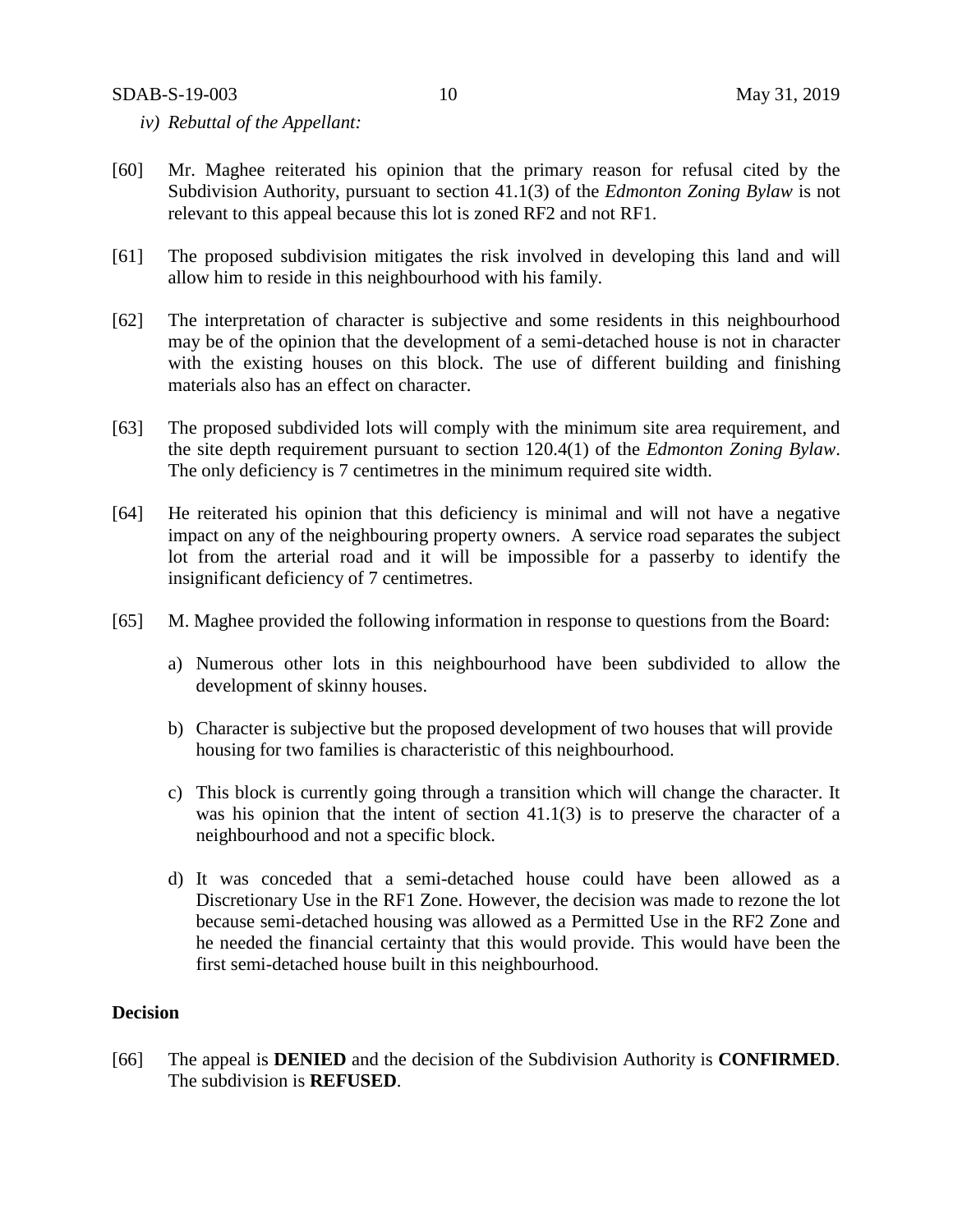### **Reasons for Decision**

- [67] The subject Site is zoned (RF2) Low Density Infill Zone.
- [68] The Subdivision Authority refused the subdivision application for four reasons:
	- a) The proposed subdivision does not comply with section 120.4(1)(b) of the *Edmonton Zoning Bylaw* which states:

The minimum Site Width for Single Detached Hosing shall be 7.5 metres.

The proposed Site Width is 7.43 metres and is deficient by 7 centimetres when measured 4.5 metres from the front property line in accordance with section 120.4(8) of the *Edmonton Zoning Bylaw*.

b) The proposed subdivision will create two non-conforming lots that do not comply with development regulations pursuant to the *Edmonton Zoning Bylaw*. This will create unnecessary hardship for existing and future landowners pursuant to section  $11.4(1)(c)$  which states:

On rectangular shaped Lots, there shall be no variance from the minimum Site Width, for new Single Detached Housing in the RF1, RF2, RF3 and RF4 Zones for all Sites which received subdivision approval after June 12, 2017.

c) The current subdivision application, when considered in conjunction with a previous subdivision would create a total of three lots since the original subdivision. Section 41.1(3) states:

The Subdivision Authority may not approve the subdivision of a Lot zoned RF1, as it existed on March 16, 2015 into more than two lots, notwithstanding the Site Width in the RF1 Zone. Subdivision into more than two Lots may only be approved where the proposed subdivision:

- a. is supported by one or more City Council approved Statutory Plans or City Council approved Policies; or
- b. has a Site Width deemed by the Subdivision Authority to be in character with Lots on the same block.
- d) The development that would be necessitated by the proposed subdivision is contrary to the Policy set out in 5.2.1.1 of the Municipal Development Plan, "The Way We Grow", which states:

Require development to fit with the existing and planned neighbourhood context, to respect the scale, form, massing, style and materials of the neighbourhoods and to incorporate other design elements that create a transition between the new development and the existing neighbourhood.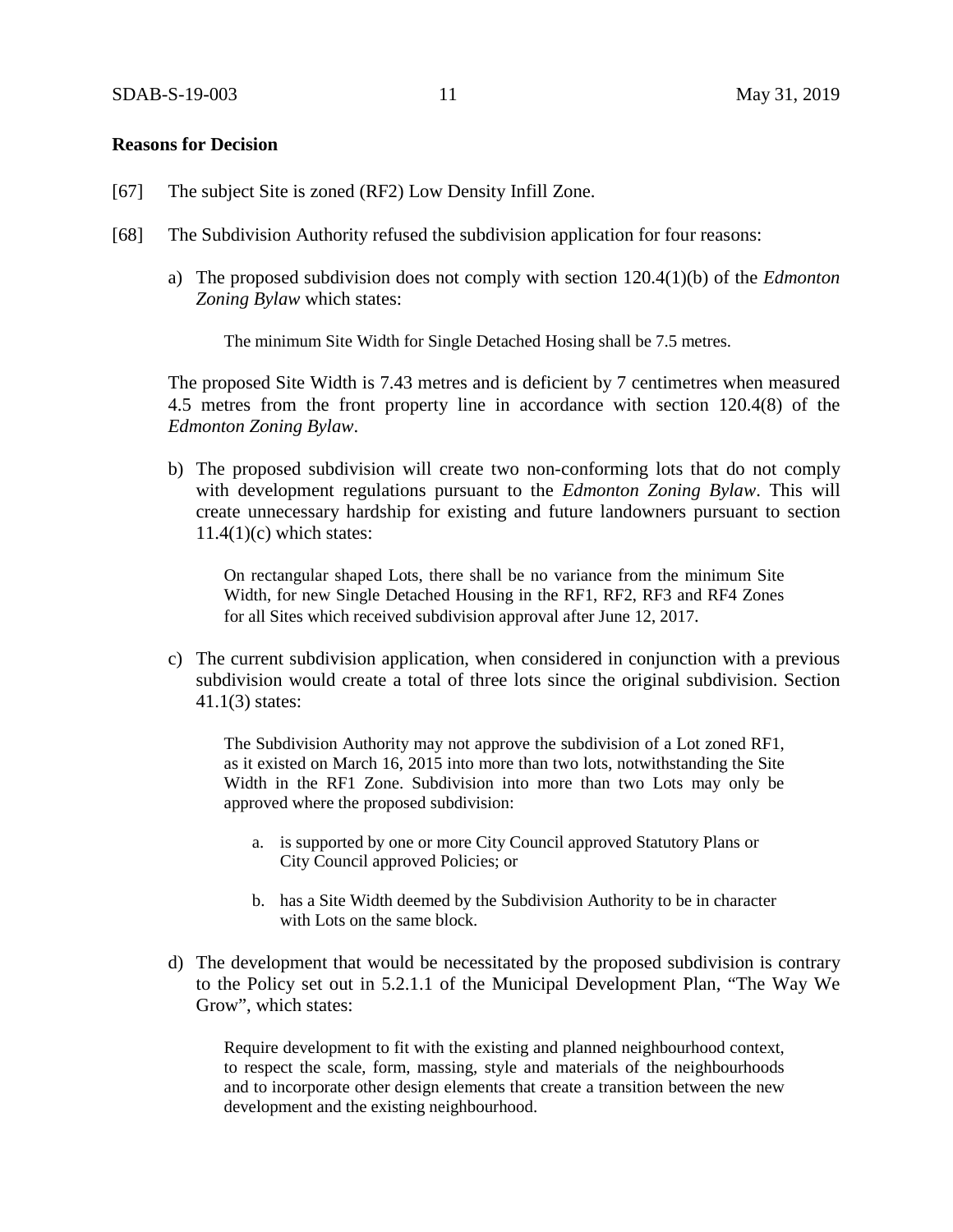- [69] The Board has denied the appeal based on two of the reasons of refusal provided by the Subdivision Authority.
- [70] The primary reason is that the proposed subdivision is not in keeping with Policy 5.2.1.1 of the Municipal Development Plan. The proposed subdivision is not respectful of the existing neighbourhood because it does not respect the scale, form or massing of the existing housing choices.
- [71] Second, the proposed subdivision has the potential to create two lots that will require a variance to the Site Width development requirement that can only be granted by the Subdivision and Development Appeal Board through a subsequent appeal.
- [72] Section 680(2)(a.1) of the *Municipal Government Act* states:

In determining an appeal, the board hearing the appeal must have regard to any statutory plan.

[73] The Municipal Development Plan was prepared as a requirement of the *Municipal Government Act* and is the overriding Statutory Plan that directs development and growth in the City of Edmonton. Policy 5.2.1.1 of the Municipal Development Plan states:

> Require development to fit with the existing and planned neighbourhood context, to respect the scale, form, massing, style and materials of the neighbourhoods and to incorporate other design elements that create a transition between the new development and the existing neighbourhood.

- [74] The evidence before the Board is that although there are some smaller lots within the planned neighbourhood context, the proposed two lots with a Site Width of 7.43 metres will be significantly different than those in the rest of the neighbourhood. Based on a review of the photographic evidence provided as well as maps submitted by the Subdivision Authority, the vast majority of the lots in this neighbourhood context are large and contain large low profile bungalows. The building pockets created by the proposed subdivision will necessitate the development of two tall, narrow houses which would result in a completely incongruous look on this block and in this neighbourhood.
- [75] As a result, the Board finds that the resulting development will not be respectful of the scale, form and massing style of the neighbourhood context and is not in keeping with Policy 5.2.1.1 of the Municipal Development Plan.
- [76] The Board was also concerned about the potential of creating two non-conforming lots that do not comply with development regulations contained in the *Edmonton Zoning Bylaw* and which has the potential to create unnecessary hardship for existing and future land owners.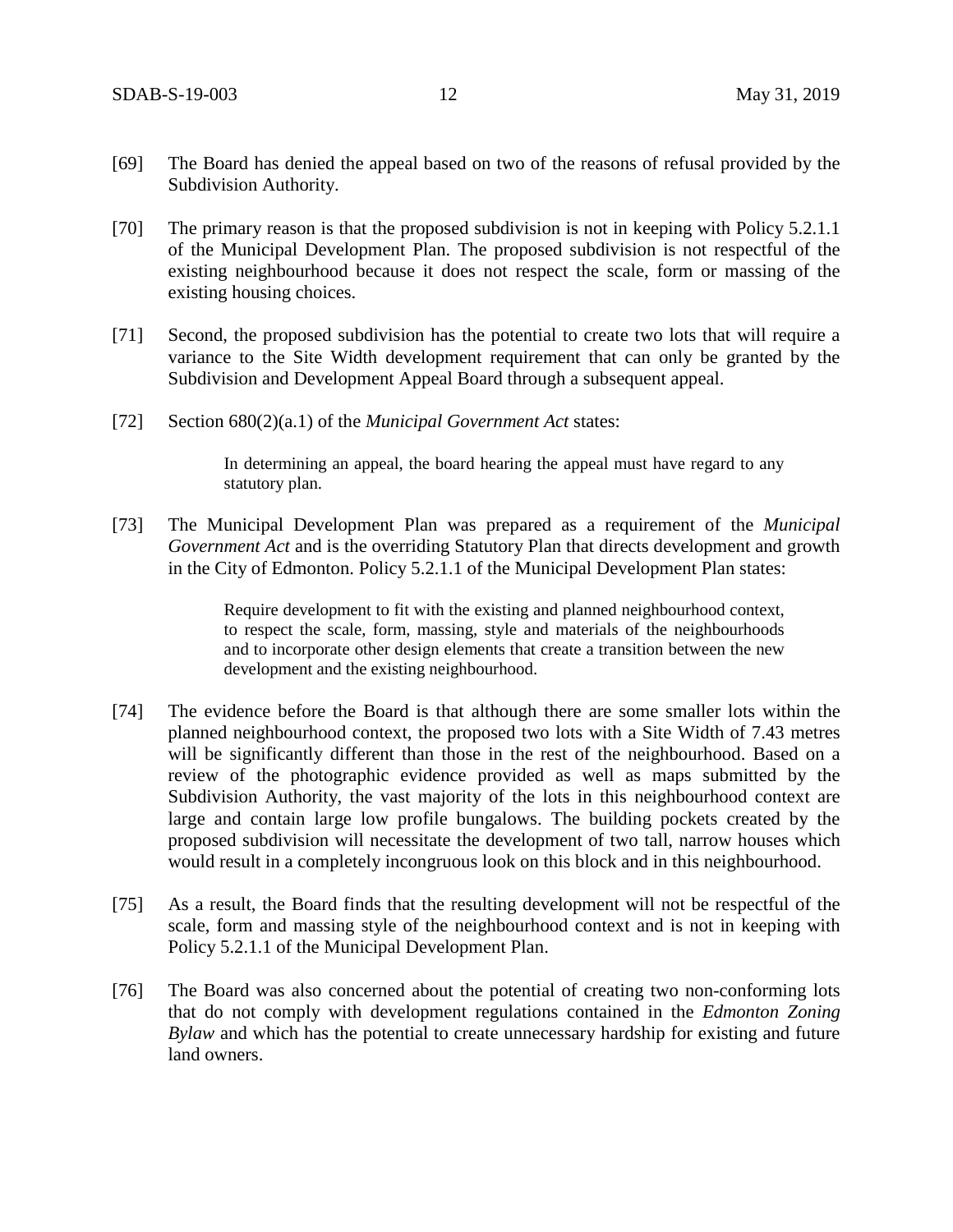[77] Section 11.4(1)(c) states:

In approving a Development Permit Application pursuant to Section 11.3, the Development Officer shall adhere to the following:

on rectangular shaped Lots, there shall be no variance from the minimum Site Width, for new Single Detached Housing in the RF1, RF2, RF3, and RF4 Zones for all Sites which received subdivision approval after June 12, 2017.

- [78] Pursuant to section 11.4(1)(c), the Development Authority could not approve development on the newly created lots which are 7.43 metres wide and do not comply with the minimum required Site Width of 7.5 metres. This could create significant hardship for any future owner because the required variance could only be considered by the Subdivision and Development Appeal Board upon appeal.
- [79] The Board finds that it is generally undesirable to create a lot that cannot be developed in some form as a right by the property owner.
- [80] The Board relied upon the above noted reasons to deny the appeal and refuse the proposed subdivision.
- [81] The Board did not consider the submissions of the Subdivision Authority or any of the other parties who attended the hearing, regarding the intentions of Council when Charter Bylaw 18390, to rezone the subject Site from (RF1) Single Detached Residential Zone to (RF2) Low Density Infill Zone was passed in May 2018.
- [82] The Board accepts the submission of the Appellant and agrees that section 41.1(3) of the *Edmonton Zoning Bylaw* is not applicable to the subject Site and therefore, has no bearing on this appeal. The subject Site is currently zoned (RF2) Low Density Infill Zone and the Board determined the appeal based on that zoning. Furthermore, the Board did not rely, in any way, on the evidence provided regarding the intention of Council when Charter Bylaw 18390 was passed. That Bylaw speaks for itself and was interpreted based on the language of the Bylaw alone. The Board did not consider the intent of Council when they approved this Bylaw.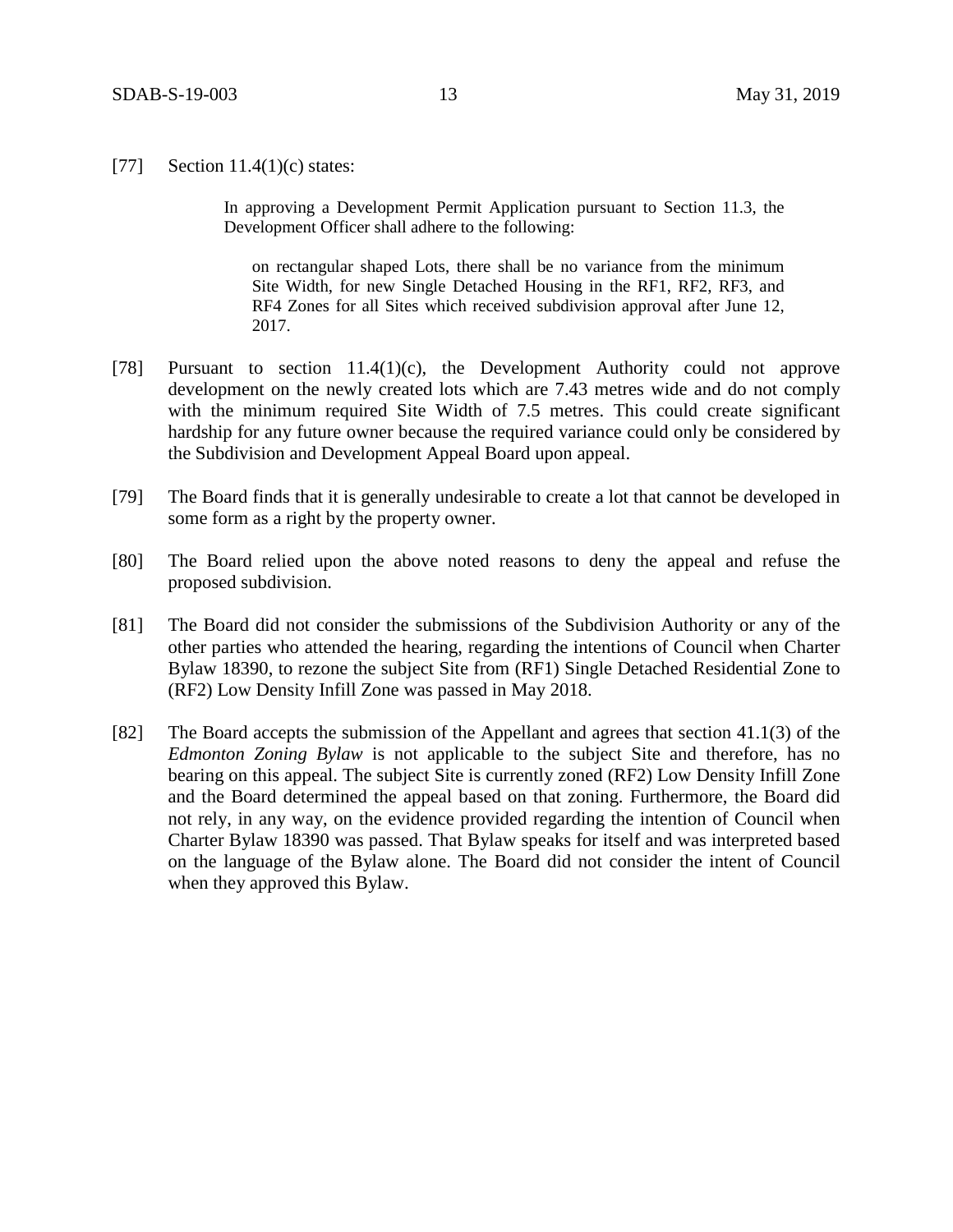[83] Based on all of the above, the appeal is denied and the subdivision is refused.

Mr. I. Wachowicz, Chair Subdivision and Development Appeal Board

Board members in attendance: Mr. W. Tuttle, Mr. L. Pratt, Mr. J. Jones, Ms. L. Gibson